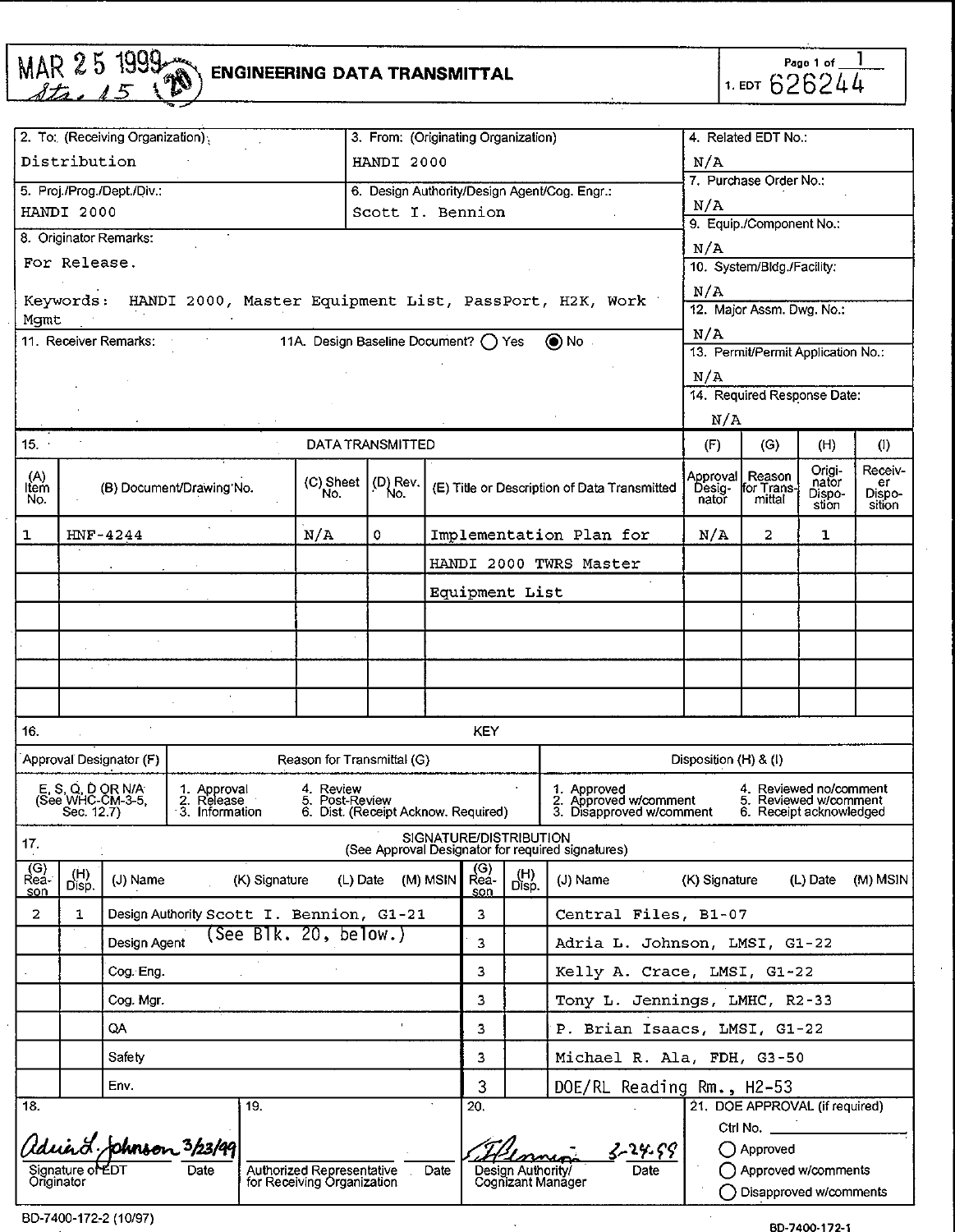# **IMPLEMENTATION PLAN FOR HANDI 2000 TWRS MASTER EQUIPMENT LIST**

**Scott 1.** *Bennion, Fluor Daniel Hanford Company 2355 Stevens Drive, MSIN G1-21 Richland, WA 99352 U.S. Department of Energy Contract DE-AC06-96RLI 3200*

*EDTIECN:* **626244** *Uc: 900 Org Code:* **48000** *Charge Code:* 105755 *AA30 HN9F0401 B&R Code: ~w7001000 Total Pages: ~ 22*  $2\epsilon_{\text{gas}}$  22

*Key Words:* HANDI 2000, *Master Equipment List, PassPort, H2K, Work Mgmt*

#### *Abstract*

*This document presents the implementation plan for an additional deliverable of the HANDI 2000 Project. The Pas sPort Equipment Data module processes include those portions of the COTS PassPort system required to support tracking and management of the Master Equipment List for Lockheed Martin Hanford Company (LMHC) and custom software created to work with the COTS products*

**TRADEMARK DISCLAIMER. Reference herein to any spstific commerckl product,procsss,or servica by trade nsme, trsdemsrk, manufacturer,or otherwise,does not necessarilyconstituteor imply ik endorsement, recommendation,or fsvoringby the United States Governmentor any agency thereof or ik contractorsor subcontractors.**

**Printed in the United States of America. To obtaincopiesof thisdocument, omkact Document Control Services, P.O. Box 950, Mailstop H6.08, RichlsndWA 99352, Phone (509) 372-242& Fax (509) 378-4888.**



*Approved For Public Release*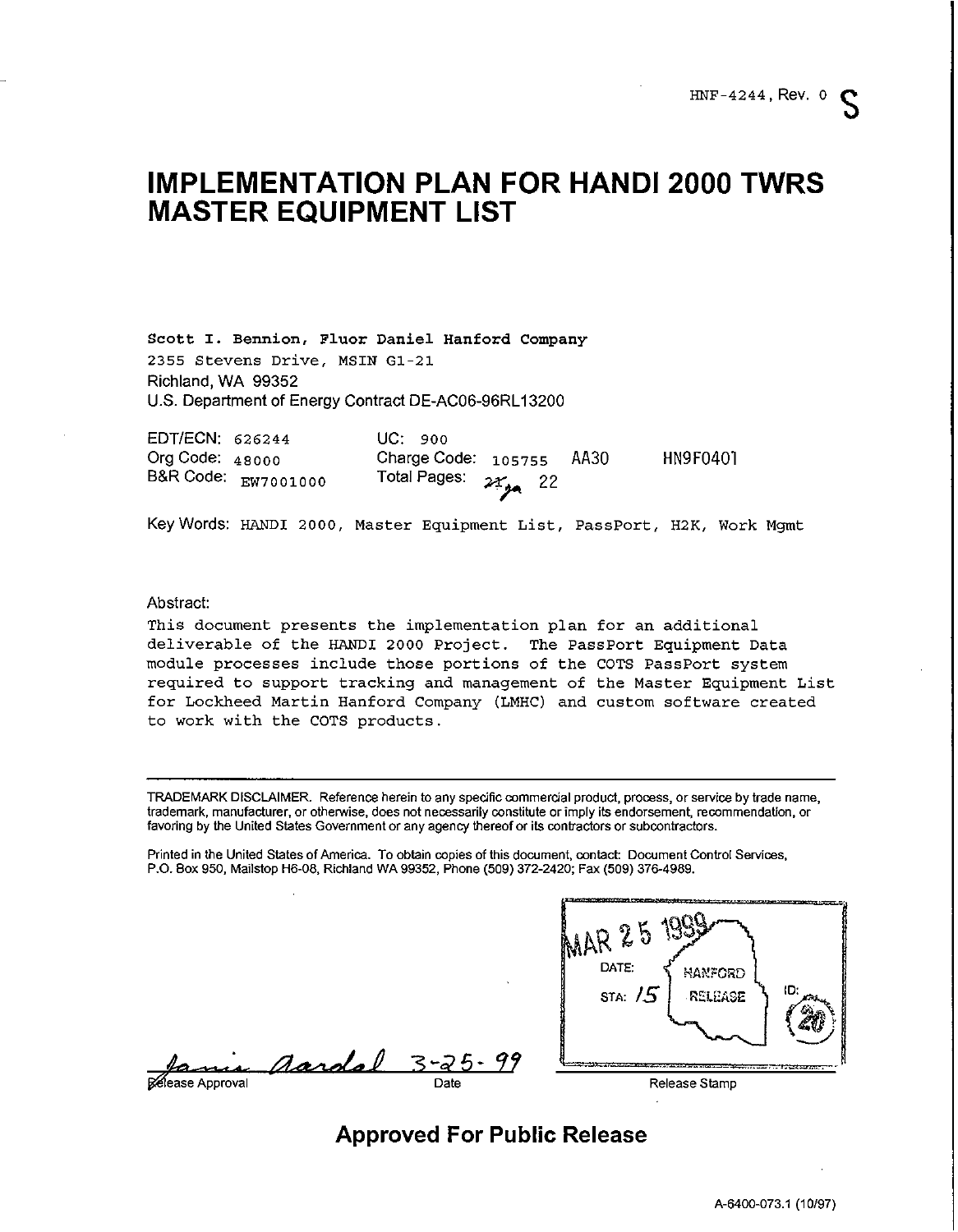## **IMPLEMENTATION PLAN**

## **FOR**

## **HANDI 2000**

## TWRS MASTER EQUIPMENT LIST

Prepared by: Adria L. Johnson, Systems Analyst Lockheed Martin Services, Inc.

Prepared for: Fluor Daniel Hanford

Approved by:

Robert E 2000 Project Director Gatès, HAND

Michael R. Ala, HANDI 2000 Operations & Maintenance Manager

Scott I. Bennion, HANDI 2000 Project Manager

Um

Tony L. Tennings, LMHC/TWRS Project Manager

Phillip B. (Brian) Isaacs, LMSI Project Manager

 $\frac{3}{24}/99$ <br>Bate

 $\frac{3 - 24 - 99}{\text{Date}}$ 

 $3/23/99$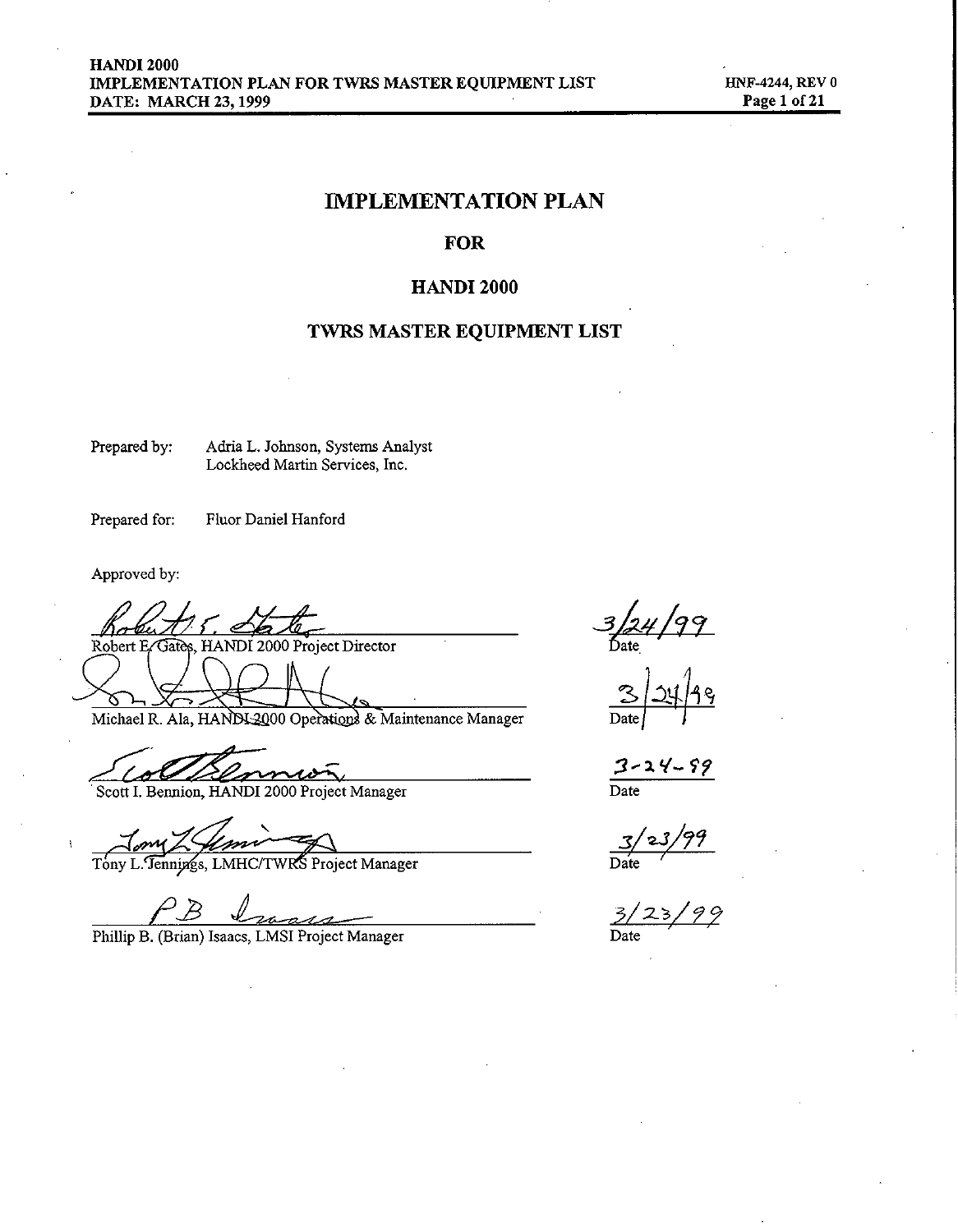| <b>HANDI 2000</b>                                  |
|----------------------------------------------------|
| IMPLEMENTATION PLAN FOR TWRS MASTER EQUIPMENT LIST |
| <b>DATE: MARCH 23, 1999</b>                        |

## TABLE OF CONTENTS

| 1            |  |
|--------------|--|
| 1.1          |  |
| 1.2          |  |
| 1.3          |  |
| 1.4          |  |
| 1.5          |  |
| 1.6          |  |
| $\mathbf{2}$ |  |
| 2.1          |  |
| $2.2\,$      |  |
| 2.3          |  |
| 3            |  |
| 4            |  |
| 5            |  |
| 6            |  |
| 7            |  |
| 7.1          |  |
| 7.2          |  |
| 7.3          |  |
| 1.4          |  |
| 1.5          |  |
| 1.6          |  |
| 1.7          |  |
| 8            |  |
| 9            |  |
| 10           |  |
| 11           |  |
| 12           |  |
| 12.1         |  |
|              |  |
| 13           |  |
|              |  |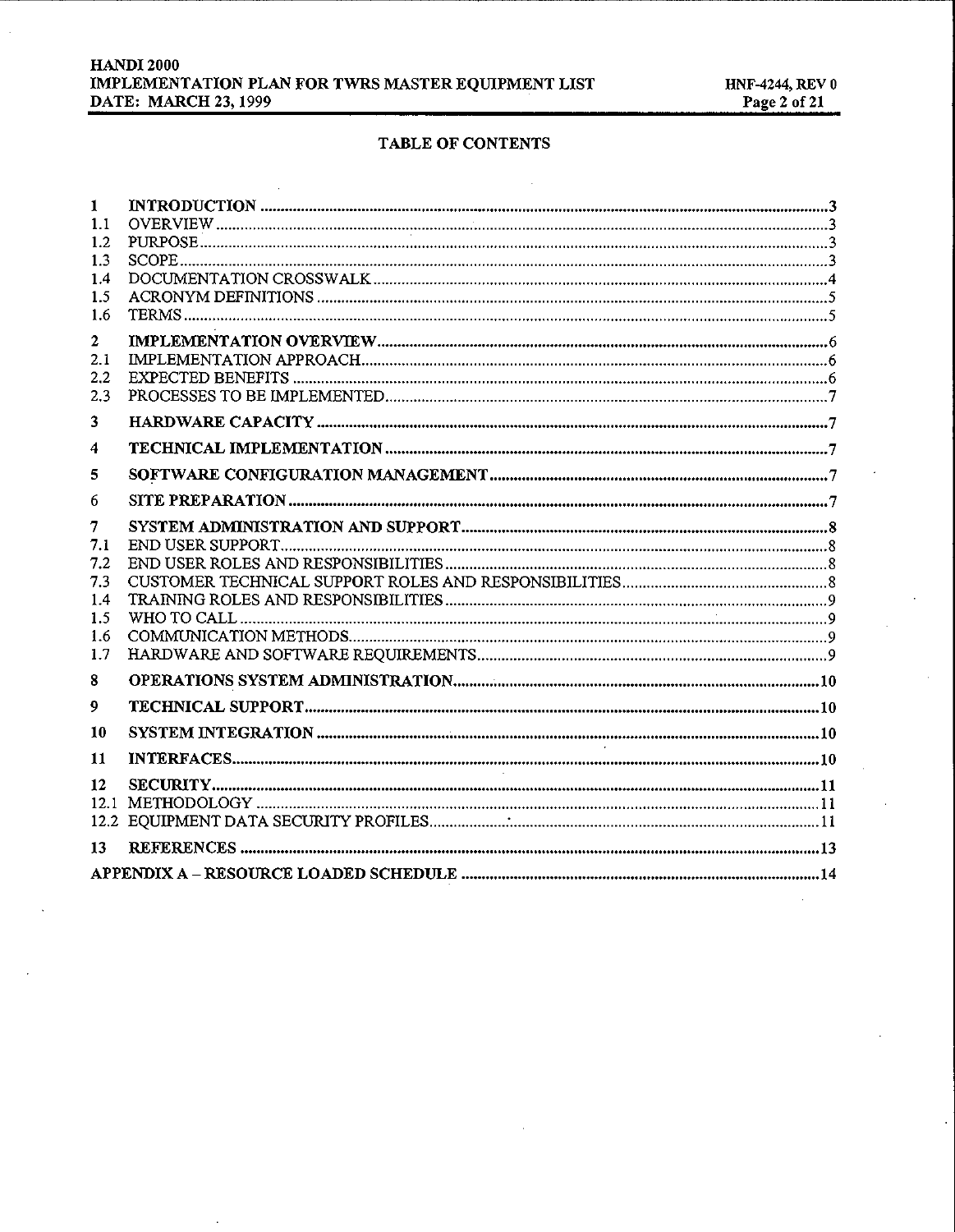#### *1 INTRODUCTION*

#### *1.1 OVERVIEW*

*The Hanford Data Integration 2000 (HANDI 2000) Project is an integrated and comprehensive set of functional applications containing core information necessary to support the Project Hanford Management Contract (PHMC). It is based on the Commercial-Off-The-Shelf (COTS) product solution with commercially proven business processes. The system reduces the number of legacy systems maintained today and absorbs key systems identified that have Yea 2000 issues. This includes systems that support finance, supply and chemical managementlMaterial Safety Data Sheet (MSDS), human resources and payroll activities on the Hanford Site. The PASSPORT'software is an integrated application for Accounts Payable, Contract Management, Inventory Management, Purchasing, and MSDS. The PeopleSoff software is an integrated application for General Ledger, Project Costing, Human* Resources, Payroll, Benefits, and Training. The implementation of this set of products was the first deliverable of *the HANDI 2000 Project and is refereed to as Business Management System (BMS) and Chemical* Management/MSDS.

*This document presents the implementation plan for an additional deliverable of the HANDI 2000 Project. The PASSPORT~ Equipment Data module processes include those portions of the COTS PASSPOR~ system required to support tracking and management of the Master Equipment List for Lockheed Maxtin Hanford Company (LMHC) and custom software created to work with the COTS products.*

#### *1.2 PURPOSE*

*The primary objective of this implementation plan is to communicate the methods and schedule for implementation and roll out to end users of Equipment Data,*

### *1.3 SCOPE*

*This implementation plan addresses the implementation strategy for the Equipment Data, The implementation plan includes sections on the following*

- *. Implementation Ovewiew*
- *. Hardware Capacity*
- *. Technical Implementation*
- *. Software Configuration Management*
- *. Site Preparation*
- *. System Administration and Support*
- *. System Integration*
- *. Interfaces*
- *. Security*
- *. Resource Loaded Schedule*

*<sup>1</sup> PASSPORTis a trademark of INDUS International, San Francisco, California,*

*<sup>2</sup> PeopleSoft is a trademark of PeopleSoft Inc., Pleasanton, California*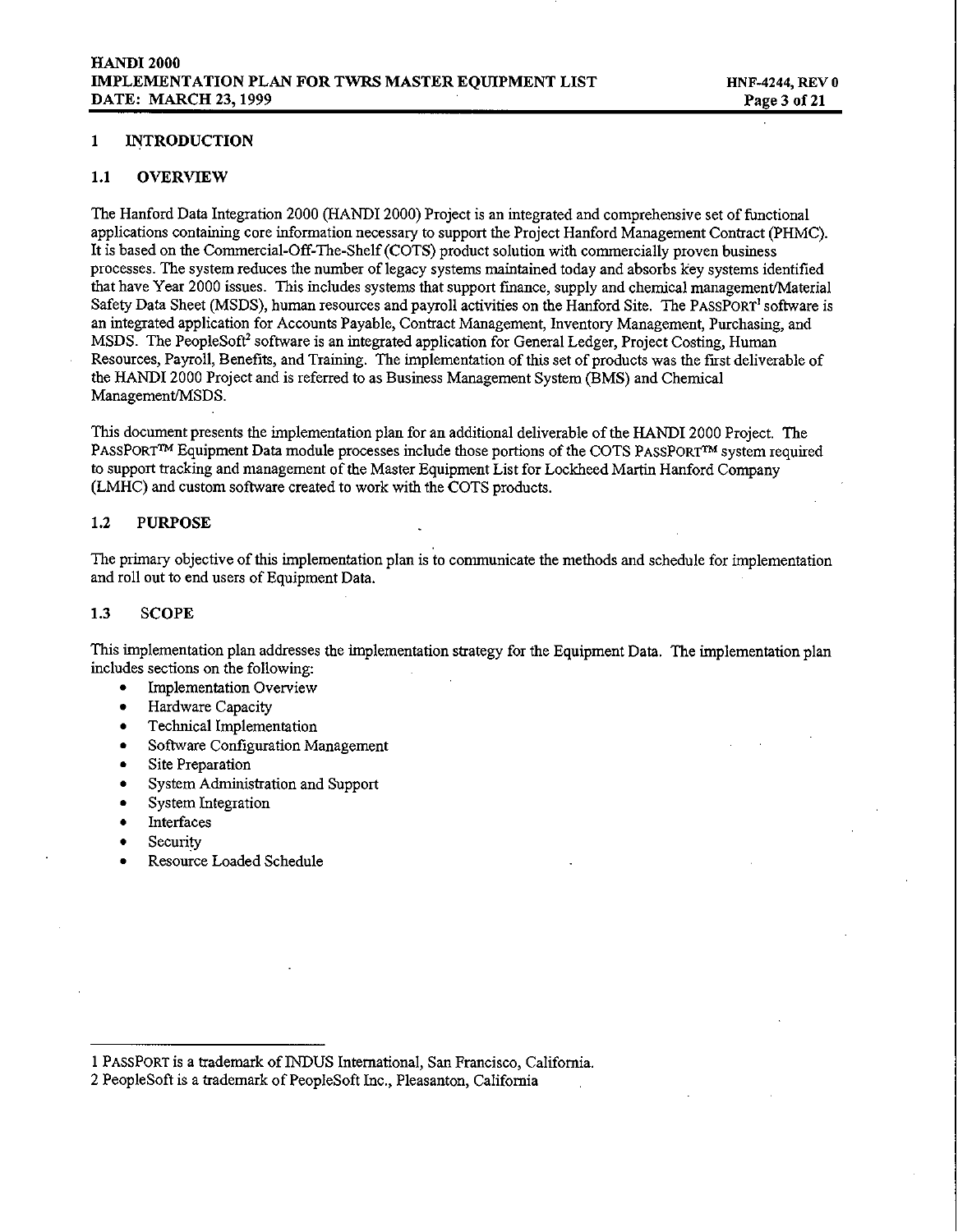### *1.4 DOCUMENTATION CROSSWALK*

INDUS Abacus methodology documentation recommends a number of plans to be created for implementation of their products. This implementation plan for Equipment Data will follow these recommendations. This implementation plan will refer to existing BMS documentation to satisfy the recommended plans, when applicable. The following table provides a crosswalk between the existing BMS documentation and the plans recommended by the Abacus methodology.

|                                                   |                                                                         |                                                                          |                                                                                                         |                                                                |                                                                     |                                                           | <b>Existing BMS Documentation</b>                                 |                                                                             |                                                                             |                                                              |                                                         |                                                                             |
|---------------------------------------------------|-------------------------------------------------------------------------|--------------------------------------------------------------------------|---------------------------------------------------------------------------------------------------------|----------------------------------------------------------------|---------------------------------------------------------------------|-----------------------------------------------------------|-------------------------------------------------------------------|-----------------------------------------------------------------------------|-----------------------------------------------------------------------------|--------------------------------------------------------------|---------------------------------------------------------|-----------------------------------------------------------------------------|
| Plans Recommended by<br><b>Abacus Methodology</b> | Certification Plan for HANDI<br>Infrastructure<br>HNF-3347-<br>2000 BMS | Database Management Plan for<br>Region and<br>HANDI 2000 BMS<br>HNF-2584 | Configuration Management Plan<br>for HANDI 2000 BMS<br>Software<br>$\overline{\phantom{a}}$<br>HNF-2583 | Test Plan for HANDI 2000 BMS<br>System Integration<br>HNF-2638 | Upgrade Procedure for HANDI<br>-Release and<br>HNF-2639<br>2000 BMS | - End User Support<br>Plan for HANDI 2000 BMS<br>HNF-2712 | Administration Plan for HANDI<br>Security<br>2000 BMS<br>HNF-2713 | HNF-2795 – Production Rollout<br>Plan for HANDI 2000 BMS<br><b>HNF-2795</b> | Recovery Procedure for HANDI<br>2000 BMS<br>- Backup and<br><b>HNF-2858</b> | HNF-2859 – Disaster Recovery<br>Procedure for HANDI 2000 BMS | HNF-3181 – Technical Support<br>Plan for HANDI 2000 BMS | Administration Plan for HANDI<br>2000 BMS<br>Operations System<br>HNF-3182- |
| Hardware Capacity Plan                            | X                                                                       |                                                                          |                                                                                                         |                                                                |                                                                     |                                                           |                                                                   |                                                                             |                                                                             |                                                              |                                                         |                                                                             |
| Technical Implementation<br>Plan                  |                                                                         |                                                                          |                                                                                                         |                                                                |                                                                     |                                                           |                                                                   | X                                                                           |                                                                             |                                                              |                                                         |                                                                             |
| Software Configuration<br>Management Plan         |                                                                         |                                                                          | X                                                                                                       |                                                                |                                                                     |                                                           |                                                                   |                                                                             |                                                                             |                                                              |                                                         |                                                                             |
| Site Preparation Plan                             | $\mathbf{x}$                                                            |                                                                          |                                                                                                         |                                                                |                                                                     | $\mathbf{x}$                                              |                                                                   | X                                                                           |                                                                             |                                                              |                                                         |                                                                             |
| System Administration and<br>Support Plan         |                                                                         | X                                                                        |                                                                                                         |                                                                | X                                                                   | X                                                         |                                                                   |                                                                             | X                                                                           | X                                                            | X                                                       | X                                                                           |
| System Integration Plan                           |                                                                         |                                                                          |                                                                                                         | X                                                              |                                                                     |                                                           |                                                                   |                                                                             |                                                                             |                                                              |                                                         |                                                                             |
| Interface Plan*                                   |                                                                         |                                                                          |                                                                                                         |                                                                |                                                                     |                                                           |                                                                   |                                                                             |                                                                             |                                                              |                                                         |                                                                             |
| Security Plan                                     |                                                                         |                                                                          |                                                                                                         |                                                                |                                                                     |                                                           | x                                                                 |                                                                             |                                                                             |                                                              |                                                         |                                                                             |

**\*** Equipment Data does not interface with any systems external to PASSPORT<sup>TM</sup>, therefore no documents are mapped to the listed Interface Plan.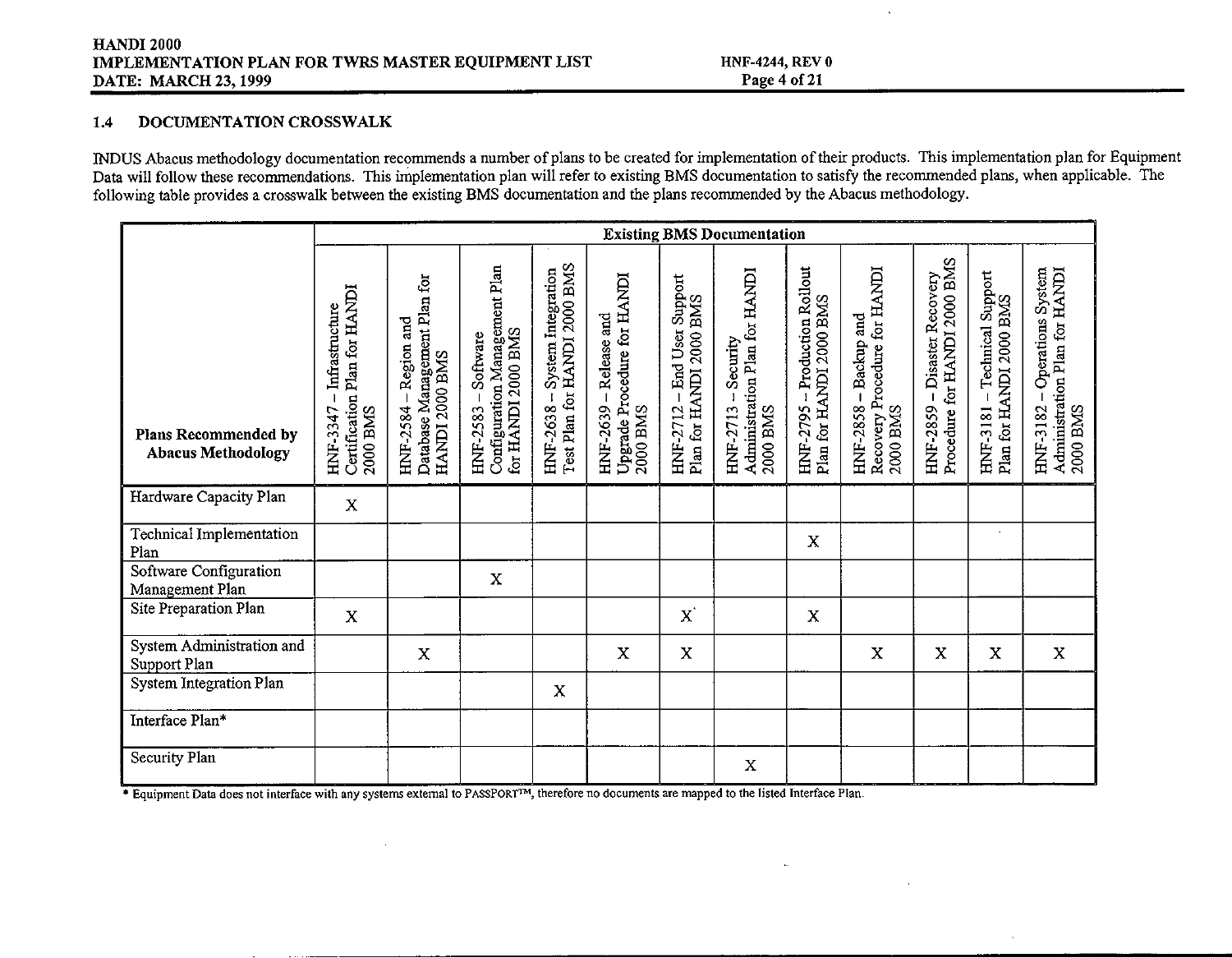#### *1.5 ACRONYM DEFINITIONS*

| Acronym           | <b>Definition</b>                      |
|-------------------|----------------------------------------|
| <b>BMS</b>        | <b>Business Management System</b>      |
| COTS              | Commercial-Off-The-Shelf               |
| <b>CTS</b>        | <b>Customer Technical Support</b>      |
| <b>ECN</b>        | <b>Engineering Change Notice</b>       |
| <b>FDH</b>        | Fluor Daniel Hanford, Incorporated     |
| <b>HANDI 2000</b> | Hanford Data Integrator 2000           |
| <b>HLAN</b>       | Hanford Local Area Network             |
| HUH               | Hanford User Help                      |
| LMHC              | Lockheed Martin Hanford Company        |
| LMSI              | Lockheed Martin Services, Incorporated |
| MSDS              | Material Safety Data Sheet             |
| PHMC              | Project Hanford Management Contract    |
| TWRS              | Tank Waste Remediation System          |
| Y2K               | Year 2000                              |

#### *1.6 TERMS*

*Database: The disk space set-aside for storing information in tables.*

*HANDI 2000 Proiecfi The Hanford Data Integration 2000 Project is an integrated comprehensive set of functional applications containing core information needed to suppoti the Project Hanford Management* **Contract.**

*Hardware: Physical equipment used in data processing, as opposed to computer programs, procedures, rides, and associated documentation.*

*Interface (1) A shared boundary. (2) To interact or communicate with another system component.*

Module: (1) A program unit that is discrete and identifiable with respect to compiling, combining with other units *and loading. (ANSI). (2) A logically separable pafi of a program.*

*Program: A computer program.* 

Requirement: (1) A condition or capability needed by a user to solve a problem or achieve an objective. (2) A condition or capability that must be met by a system or system component to satisfy a contract, standard, *specification, or other formally imposed document. The set of all requtiements forms the basis for subsequent development of the system or system component.*

*Software Computer programs, procedures, rules, and associated documentation and data petiaining to the operation of a computer system.*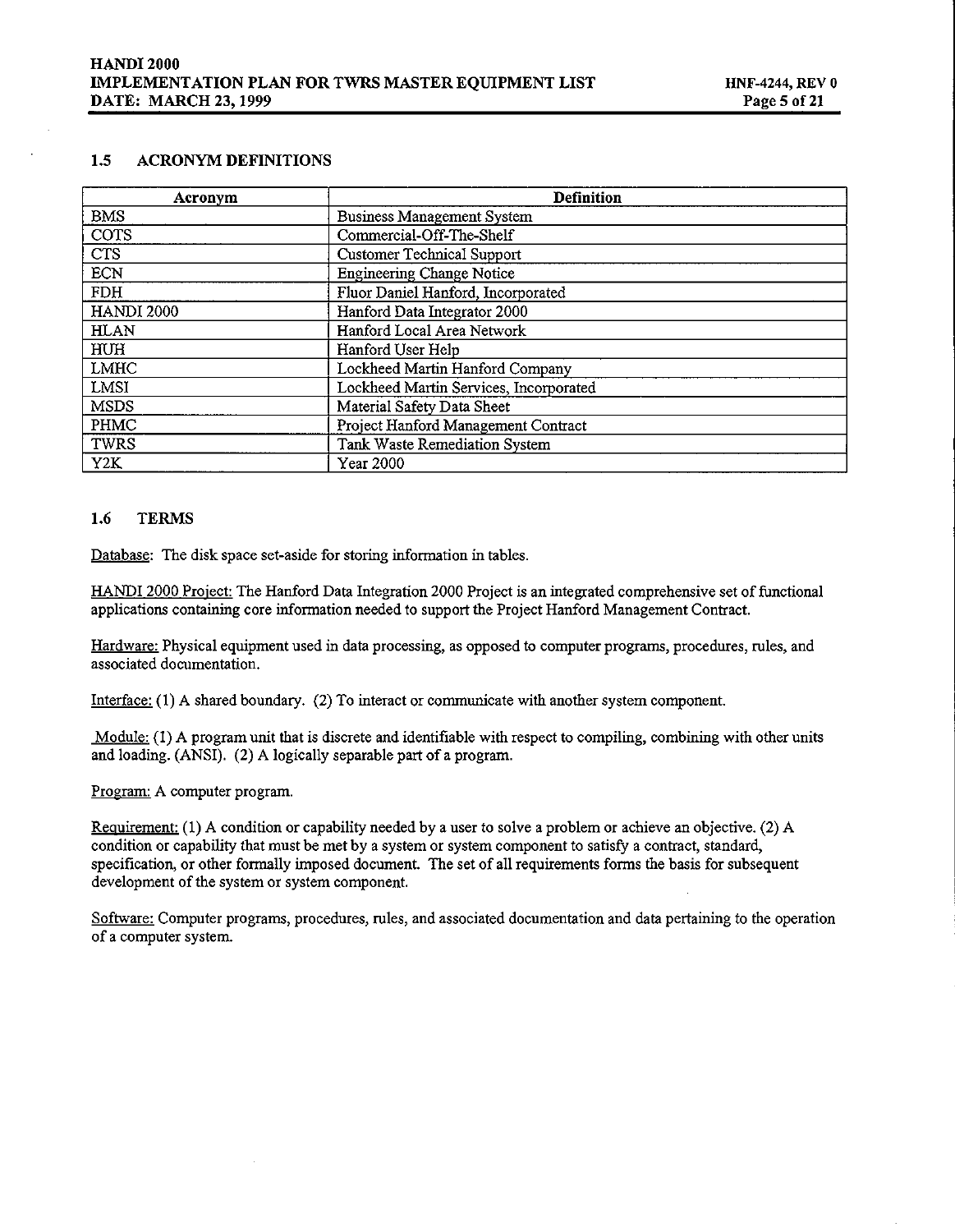#### *2 IMPLEMENTATION OVERVIEW*

#### *2.1 IMPLEMENTATION APPROACH*

- *The Master Equipment List implementation will ensure that the data and information priorities for the necessa~ aspects of the Equipment Data are established*
- *. The Equipment Data implementation will use and build upon the PHMC infrastructure and technology developed to meet PHMC-specific requirements*
- *. COTS and Site Data Standards will be used to promote interoperability, extensibility, and capability for evolution*

#### *2.2 EXPECTED BENEFITS*

- *. Simplification ~*
- *Streamlined processing*
- *. Error reduction*
- *. Standardized processes*
- *. Improved access to information by utiliziig the drilldown functionality*
- *. Process and function ownership*
- *. Reduction in the number of systems to maintain*
- *. Reduction in number of redundant data sources*
- *. True integrated processing between systems*
- *. One place to go for item descriptions*
- *. Template structure will assist in description consistency*
- *. Elimination of duplicate entry (for all of the replaced data sources)*
- *. Improved system history of problem actions and resolutions*
- *. Provides fundamental data required for contiriued progress in Work Management systems*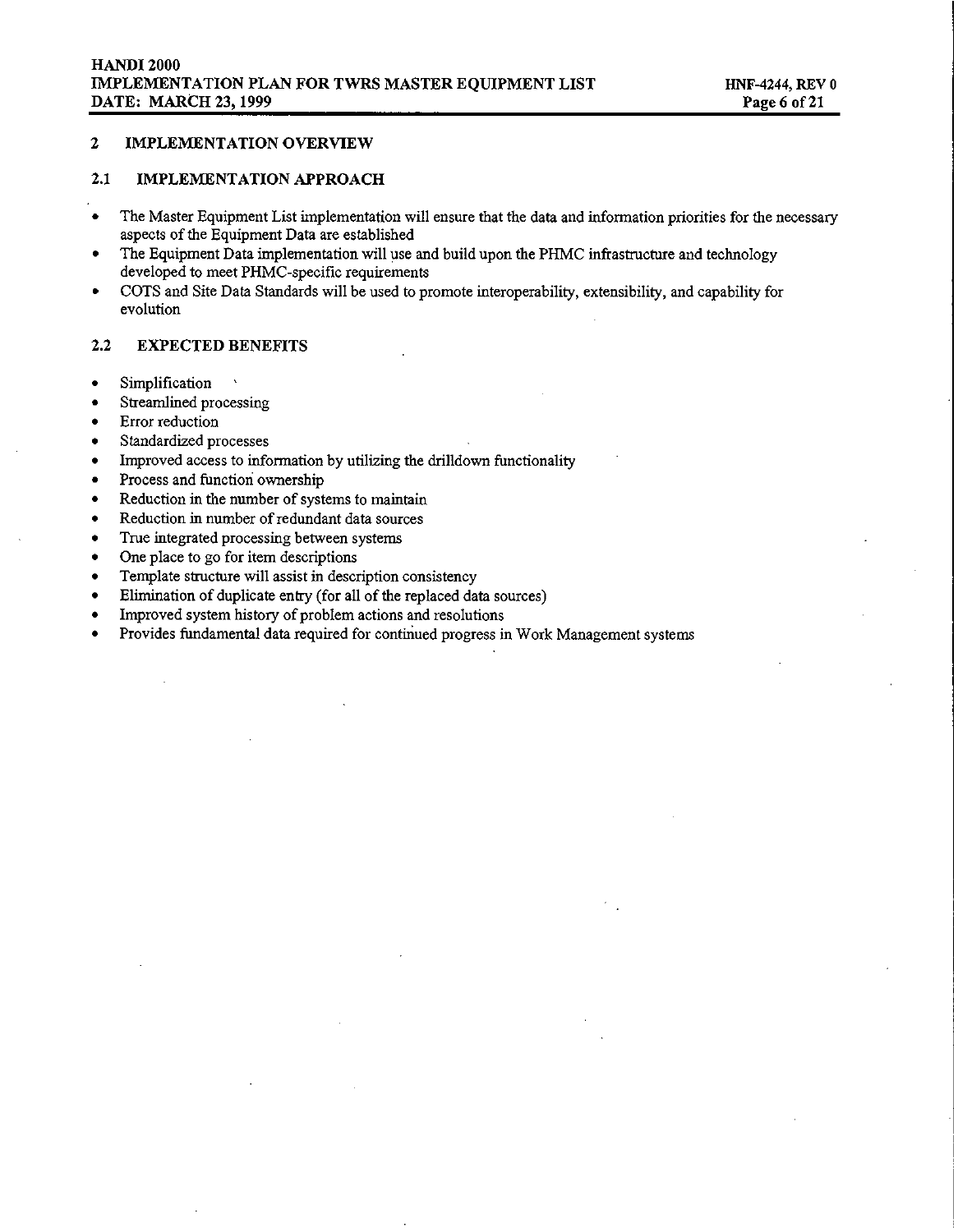#### *2.3 PROCESSES TO BE IMPLEMENTED*

*Processes to be implemented include maintenance of new equipment records, existing equipment records, temporary installation, and additional details as available. For additional information, reference 199811NTX-S-1766-0998-a, Rev. 0.0, PassPort Application TWRS Work Flow Analysis Report Consisting of Work Management, Preventive Maintenance, Materials, and Equipment.*

#### *3 HARDWARR CAPACITY*

The hardware parameters established for BMS will also be used for Equipment Data. No changes are needed for *this* implementation. Refer to HNF-3347, Revision 0, Infrastructure Certification Plan for HANDI 2000 Business *Management System.*

#### *4 TECHNICAL IMPLEMENTATION*

*Implementation of enterprise-wide soflware has a potential impact on many areas of the Information Systems* structure. During the BMS project, Indus provided a site survey that identified the technical requirements of, and *potential technical impediments to, a successfid implementation. The survey examined the present and planned network, desktop hardware and software strategy, existing server capacity, and technical skill sets of employees working to implement and maintain the system for BMS and anticipated Work Management implementation activities. All issues were addressed during the BMS implementation. The addition of the Equipment Data is within the scope of the original site survey.*

#### *5 SOFTWARE CONFIGURATION MANAGEMENT*

*No* changes to the current BMS PASSPORT<sup>TM</sup> software configuration management process are required during the *implementation* of *Equipment Data.* Refer to *HNF-2583, Revision 1, Software Configuration Management Plan for HANDI 2000 Business Management System.*

#### *6 SITE PREPARATION*

*Site preparation activities were performed during the implementation of BMS. Refer to HNF-2795, Revision O, Production Roll Out Plan for HANDI 2000 Business Management System, HNF-3347, Revision O,In@structure Certl@cation Plan for HANDI 2000 Business Management System, and HNF-2712, Revision O,End User Support Plan for HANDI 2000 Business Management System. Equipment Data will follow processes established during the implementation of BMS.*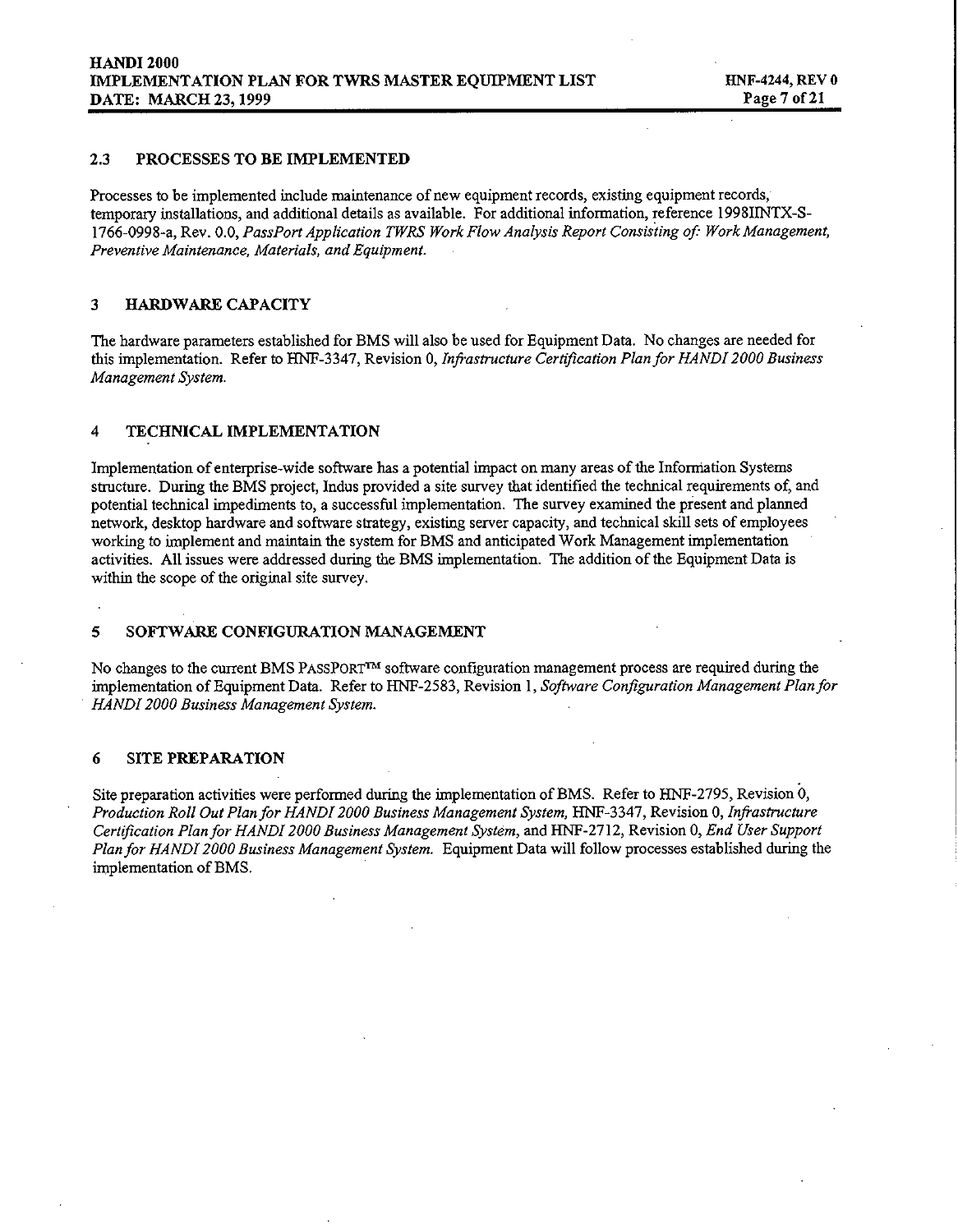#### *7 SYSTEM ADMINISTRATION AND SUPPORT*

#### *7.1 END USER SUPPORT*

End user support processes were defined as a part of BMS Implementation. Refer to HNF-2712, Revision 0. End *User Support Plan for HANDI 2000 Business Management System.*

The primary objective of the End User Support Plan is to ensure that the end users have access that is reasonable and commensurate with job position functionality in order to perform their work effectively. Another objective was to ensure user support was provided to utilize the new BMS while minimizing significant security risks to BMS. *The BMS End User Support Plan became effective with the document's acceptance and will provide guidance* through future implementation efforts and, as a "living document", will support the operations and maintenance of *HANDI 2000 systems.*

This document encompassed and standardized the integrated approach for end user support for the BMS and future *HANDI 2000 systems. It also identified tie support methods to be used.*

#### *7.2 END USER ROLES AND RESPONSIBILITIES*

End users are the application users of the HANDI 2000 systems. They are responsible for reporting any problems *they incur with the HANDI 2000 applications.*

#### *7.2.1 Training*

End users will be trained according to their user level and business need prior to being given access to any of the *HANDI 2000 application production regions,*

#### *7.3 CUSTOMER TECHNICAL SUPPORT ROLES AND RESPONSIBILITIES*

Customer Technical Support (CTS) will be fielding user calls. CTS will be handling general user questions and will *be provided a list of contacts for Equipment Data,*

#### *7.3.1 Customer TechnicaI Support Training*

*A PASSPORT~ ovewiew training session was held for CTS personnel prior to the implementation of BMS,*

### *7.3.2 Points Of Contacts*

A list of Equipment Data points of contact names will be provided to CTS. The lists will be comprised of names of *primary* business and *technical* points of contact. These individuals will provide PASSPORT<sup>TM</sup> patrol functions *during the rollout of Equipment Data. Refer to HNF-3440, Revision O,Patrol Plan for HANDI 2000 Business Management System.*

## *7.3.3 Hanford User HeIp Information*

*Hanford User Help (HUH) information will be collected for Equipment Data and Bill of Materials. This information will be added to the PASSPORP section of HUH.*

*The HUH homepage is located at htt@/www.rl.gow 1050ihuh/fmdex.htm.*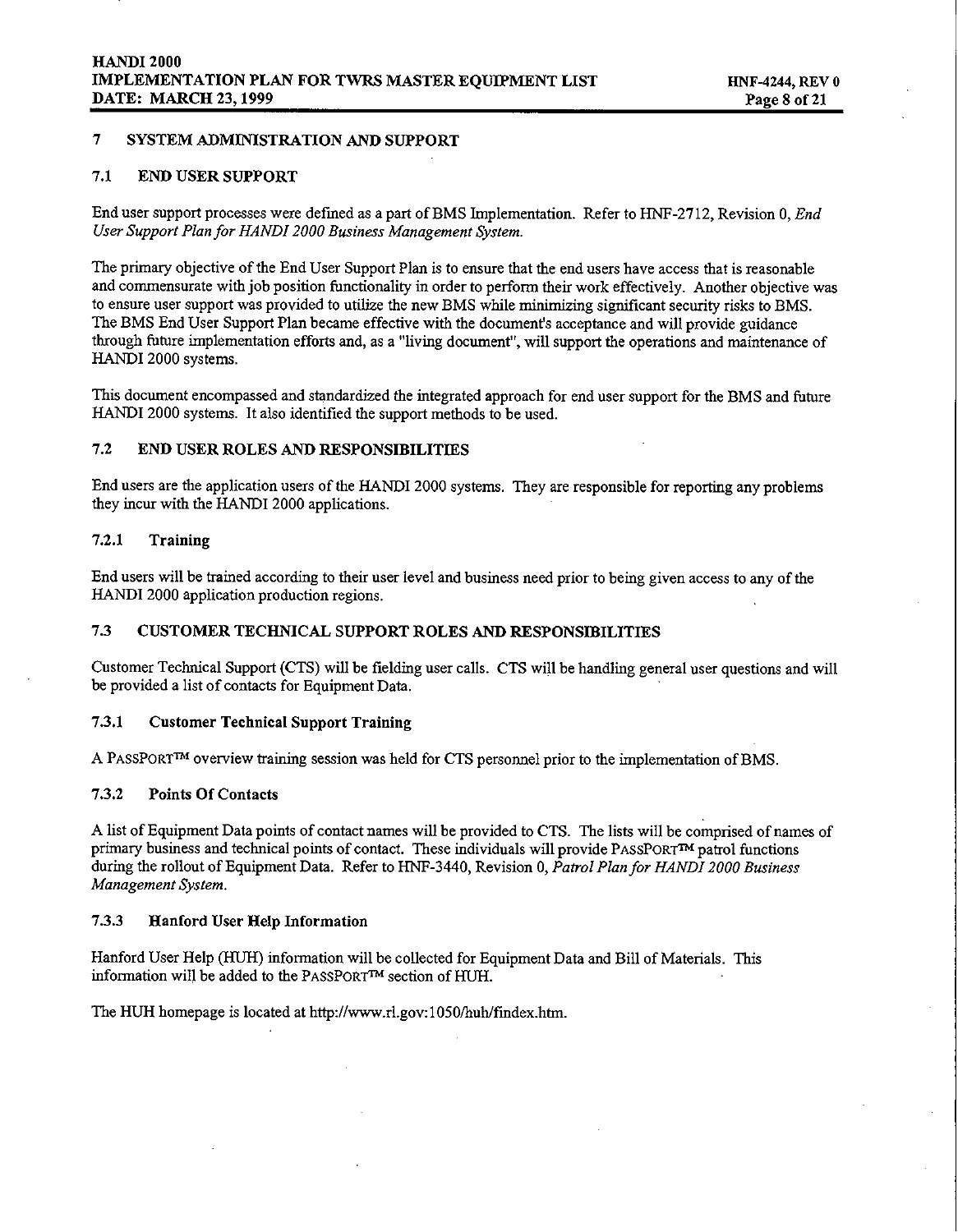#### *7.4 TRAINING ROLES AND RESPONSIBILITIES*

*Equipment Data training will be informal, End users are encouraged to complete the PASSPORV Computer Based* Training. Informal overview training sessions that will be given by the implementation team to small groups of *power users.*

End users will also be provided an intranet on-line help guide for the Master Equipment List. The intranet on-line help will provide a menu of functions and describes the step by step process to complete the function in *PASSPORfi.*

#### *7.5 WHO TO CALL*

*Refer to the following matrix for whom to call with questions regarding Equipment Data implementation.*

| <b>Type of Questions</b>                  | Who to Call                                |
|-------------------------------------------|--------------------------------------------|
| Business questions                        | Tony Jennings, LMHC, 373-3447              |
| Computer application system questions     | Kelly Crace, LMSI, 373-0361                |
| General logging on and printing questions | Customer Technical Support (CTS), 376-1234 |

#### *7.6 COMMUNICATION METHODS*

*Communication* **to the** *End Users is accomplished in a variety of ways including, but not limited to:*

- *. Informational Sessions provided to plamers and engineers*
- *. Emails and bulletins*
- *. Hanford Reach articles*
- *. Weekly repotis to management*

#### 7.7 **HARDWARE AND SOFTWARE REQUIREMENTS**

#### *7.7.1 Minimum Work Station Requirements*

*All Equipment Data users are considered to be Power Users, as definedinHNF-2712, Revision O,End User Support Plan for HANDI 2000 Business Management System. The minimum work station requirements for power users are listed below*

- . PASSPORTTM*Client Workstation*
- *. Pentium 100Processor*
- *. 32 MB RAM*
- *60 MB Available Disk Space*
- *. Windows 95 or Windows 9S*
- *. Portal197*PASSPORTTM*Interface6.1.1*

*As organizations procure new workstations they should refer to the site standards for new purchases.*

#### *7.7.2 Software*

*In addition to the above software on client workstations, End users must have Hanford Local Area Network (HLAN) access. Software Distribution Win3nstRll Hanford Site Applications will be used to download the appropriate software for PASSPORP to the client workstation.*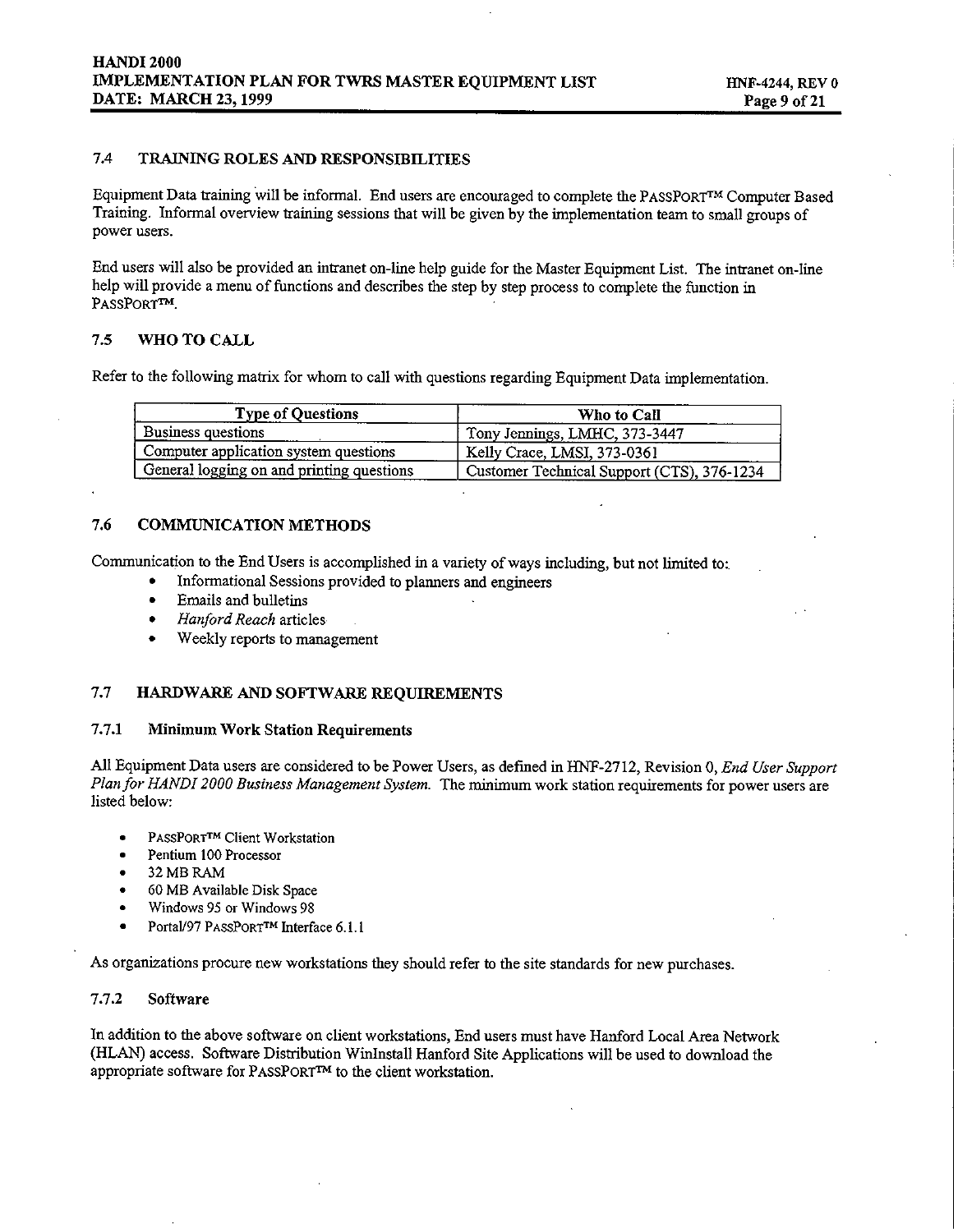## *8 OPERATIONS SYSTEM ADMINISTRATION*

*Equipment Data will follow established processes for operations system administration, as describedinHNF-3180, Revision 0, Operations System Adminis@ation Plan for HANDI 2000 Business Management System.*

#### *9 TECHNICAL SUPPORT*

*Equipment Data will follow established processes for technical support, as described in HINT-3181, Revision O, Technical Support Plan for HANDI 2000 Business Management System,*

#### *10 SYSTEM INTEGRATION*

*The Master Equipment List implementation activates the Equipment Data process embedded within the PASSPORNMproduct, All functionality provided is integrated within that product and requires no additional integration with external applications.*

#### *11 INTERFACES*

*System interfaces provide data transfer between multiple computer systems. Equipment Data does not interface with* any systems external to PASSPORT<sup>TM</sup>.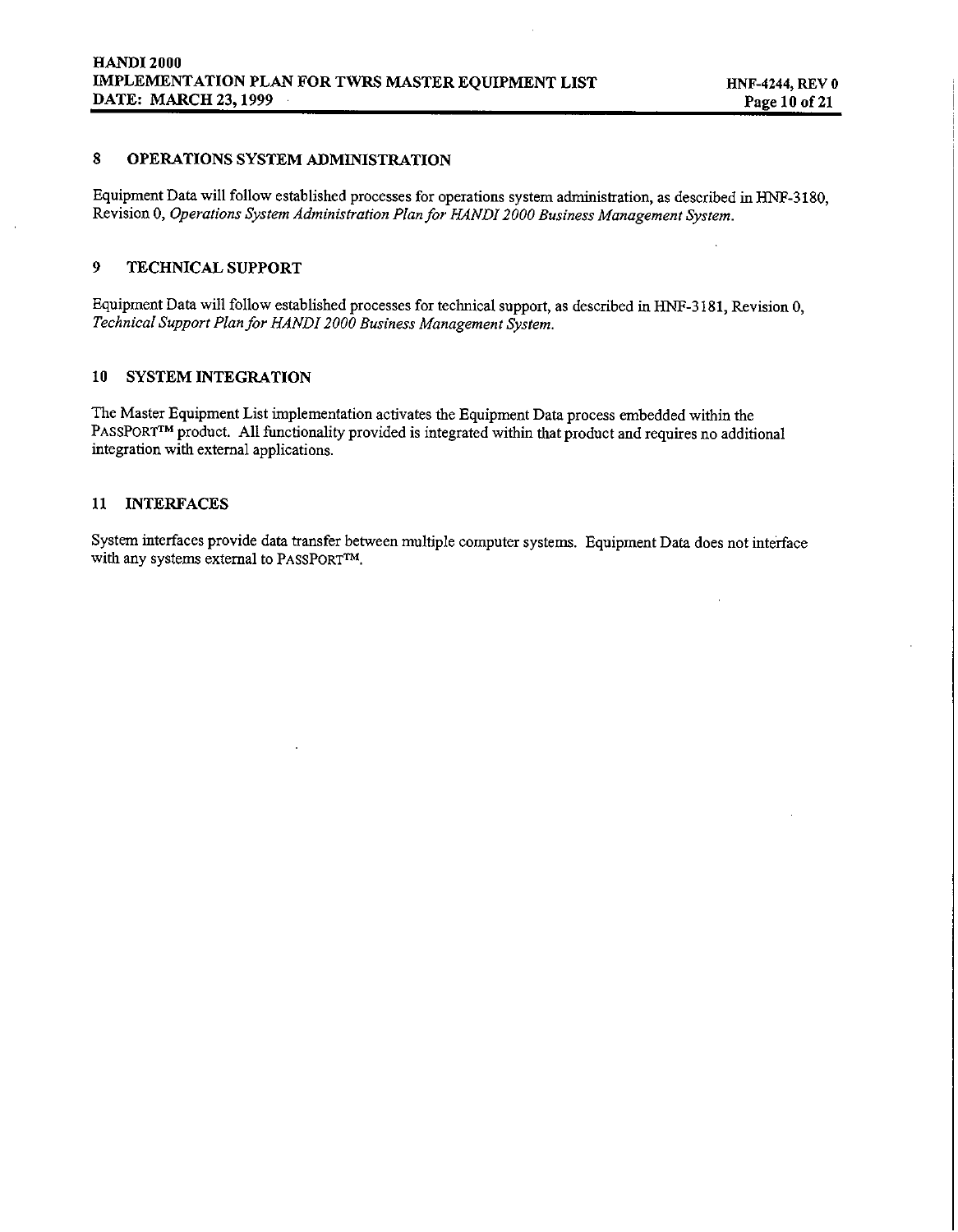### *12 SECURITY*

#### *12.1 METHODOLOGY*

PASSPORF'M *security methods describedinHNF-2713. Revision O.Secw-itu Administiafion Plan fir HANDI 2000 , Business Management System, will be used for Equipment Data.* 

## *12.2 EQUIPMENT DATA SECURITY PROFILES*

*The following user responsibility descriptions are defined for the purposes of initial implementation, These descriptions are subject to change as needed by business process changes.*

### *12.2.1 User Responsibility Descriptions*

Read Only - Users who need to view PASSPORT<sup>TM</sup> for purposes of receiving information that helps them in their *day to day jobs.*

*Labelinz GrouD – Users responsible for the assignment of equipment identification numbers, walking down and validating field configuration and updating of essential drawings at TWRS.*

*EauiDment Engineer - Users responsible for the preventive maintenance program information, Assignment of* proper references and validity of the equipment information in the Master Equipment List. Changing of the status *of equipment.*

Cognizant Engineer - Users providing verification of Bills of Materials and Material Request approval when a Bill of Materials is not identified for a piece of equipment. Cognizant Engineers perform input into PASSPORTM of *equipment records for new equipment, modifications in the field, and temporary installed equipment,*

*\_- Users of equipment records in developing material requests and the planning of work. Uses the equipment records to determine approved models and verify references applicable to the equipment.*

Design Engineer - Users performing input of all available information for new equipment that is part of their *design but not already installed in the field into* PASSPORTTM*equipment records for new equipment,*

*Nuclear Emzineer – Users performing input of relevant Safety Equipment List information into the* PASSPORTTM *equipment records,*

Quality Assurance - Users that review and approve quality information in the Bill of Materials for equipment and for Material Requests that are developed when a Bill of Materials is not available for a piece of equipment.

*Environmental Engineer - Users responsible for inputting the Pollution Code and percent for applicable equipment into the* PASSPORTm *Equipment records,*

Equipment Administrator - Users that modify code tables for equipment data as required to support the continued *improvement of the Master Equipment List,*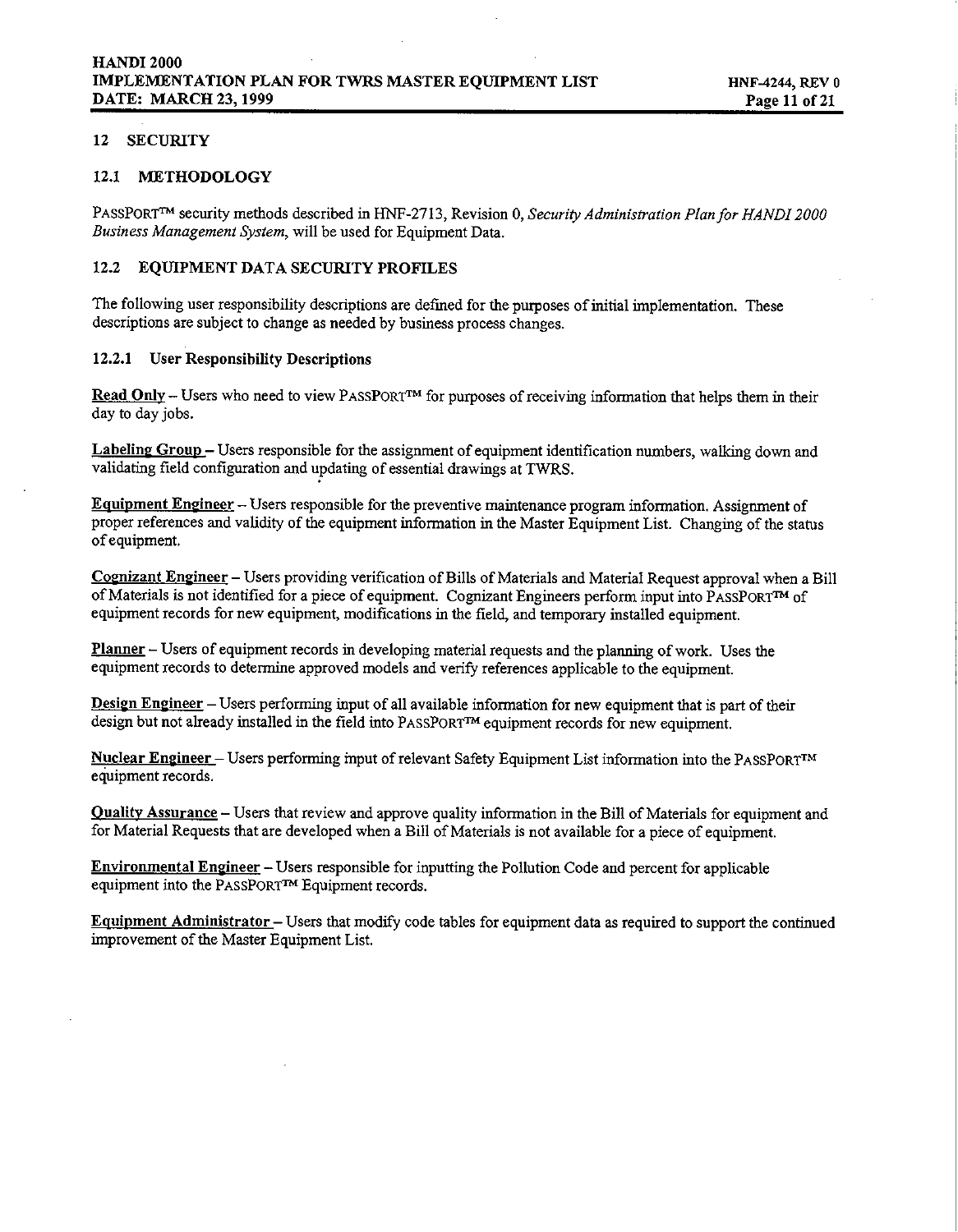## 12.2.2 User Profile Descriptions

The following table defines panel access for each user role:

| Panel                                  | Read Only               | Labeling<br>Group       | Equipment<br>Engineer   | Cognizant<br>Engineer   | Planner                 | Engineer<br>Design      | Nuclear<br>Engineer     | Assurance<br>Quality    | Environmental<br>Engineer | Administrator<br>Equipment          |
|----------------------------------------|-------------------------|-------------------------|-------------------------|-------------------------|-------------------------|-------------------------|-------------------------|-------------------------|---------------------------|-------------------------------------|
| Material Request                       | x                       | x                       | $\mathbf x$             | X                       | x                       | x                       | X                       | X                       | x                         | X                                   |
| Material Request Detail                | $\mathbf x$             | $\overline{\mathrm{x}}$ | $\overline{\mathrm{x}}$ | $\overline{\mathbf{x}}$ | $\overline{\mathbf{x}}$ | $\overline{\textbf{x}}$ | $\overline{\textbf{x}}$ |                         |                           | $\overline{\mathbf{x}}$             |
| Model Based M/R Generation             |                         |                         | $\overline{\textbf{x}}$ | X                       |                         |                         |                         |                         |                           | $\frac{\overline{x}}{\overline{x}}$ |
| M/R Catalog Item Substitutes           | X                       | X                       | $\overline{\mathbf{x}}$ | $\overline{\mathbf{x}}$ | X                       | $\overline{\mathbf{x}}$ | X                       | X                       | $\overline{\mathbf{x}}$   |                                     |
| Material Request List                  | $\overline{\mathbf{x}}$ | $\overline{\textbf{x}}$ | $\overline{\text{x}}$   | $\overline{\text{x}}$   | $\overline{\mathrm{x}}$ | $\overline{\mathrm{x}}$ | $\overline{\text{x}}$   | $\overline{\mathrm{x}}$ | $\overline{\text{x}}$     | $\overline{\overline{x}}$           |
| Material Request Oty Status            | $\overline{\text{x}}$   | $\overline{\mathbf{x}}$ | $\overline{\mathrm{x}}$ | $\overline{\text{x}}$   | $\overline{\text{x}}$   | $\overline{\text{x}}$   | $\overline{\text{x}}$   | $\overline{\text{x}}$   | $\overline{\mathbf{x}}$   | $\overline{\mathbf{x}}$             |
| M/R List by Work Order                 | $\overline{\text{x}}$   | $\overline{\mathrm{x}}$ | $\overline{\mathbf{x}}$ | $\overline{\mathbf{x}}$ | $\overline{\mathrm{x}}$ | $\overline{\mathbf{x}}$ | $\overline{\text{x}}$   | $\overline{\mathrm{x}}$ | $\overline{\mathbf{x}}$   | $\overline{\mathrm{x}}$             |
| <b>Equipment Lists</b>                 | $\overline{\text{x}}$   | $\overline{\text{x}}$   | $\overline{\mathbf{x}}$ | $\overline{\mathbf{x}}$ | $\overline{\mathrm{x}}$ | $\overline{\mathbf{x}}$ | $\overline{\text{x}}$   | $\overline{\mathbf{x}}$ | $\overline{\mathbf{x}}$   | $\overline{\text{x}}$               |
| Work Item Data                         | $\overline{\text{x}}$   | $\overline{\text{x}}$   | $\overline{\mathbf{x}}$ | $\overline{\mathbf{x}}$ | $\overline{\mathbf{x}}$ | $\overline{\mathbf{x}}$ | $\overline{\text{x}}$   | $\overline{\mathbf{x}}$ | $\overline{\mathbf{x}}$   | $\overline{\mathbf{x}}$             |
| Operational Unit Data                  | $\overline{\mathrm{x}}$ | $\overline{\text{x}}$   | $\overline{\mathbf{x}}$ | $\overline{\mathbf{x}}$ | $\overline{\textbf{x}}$ | $\overline{\mathbf{x}}$ | $\overline{\text{x}}$   | $\overline{\mathbf{x}}$ | $\mathbf x$               | $\overline{\mathrm{x}}$             |
| <b>Equipment Component Header</b>      | $\overline{\text{x}}$   | $\overline{\mathrm{x}}$ | $\overline{\textbf{x}}$ | $\overline{\mathbf{x}}$ | $\overline{\mathbf{x}}$ | $\overline{\mathbf{x}}$ | $\overline{\textbf{x}}$ | X                       | $\overline{\mathbf{x}}$   | $\overline{\mathbf{x}}$             |
| Uniquely Tracked Commodity             | $\overline{\text{x}}$   | $\overline{\mathbf{x}}$ | $\overline{\text{x}}$   | $\overline{\textbf{x}}$ | $\overline{\mathbf{x}}$ | X                       | $\overline{\mathbf{x}}$ | $\overline{\mathbf{x}}$ | $\overline{\mathbf{x}}$   | $\overline{\mathbf{x}}$             |
| <b>Facility Operation Status</b>       | $\overline{\mathbf{x}}$ | $\overline{\text{x}}$   | $\overline{\textbf{x}}$ | $\overline{\mathbf{x}}$ | X                       | $\overline{\mathbf{x}}$ | X                       | $\overline{\textbf{x}}$ | $\overline{\mathbf{x}}$   | $\overline{\text{x}}$               |
| Unit Out of Service History            | $\overline{\mathbf{x}}$ | $\overline{\text{x}}$   | $\overline{\textbf{x}}$ | $\overline{\mathbf{x}}$ | $\overline{\mathbf{x}}$ | $\overline{\textbf{x}}$ | $\overline{\mathbf{x}}$ | $\overline{\mathbf{x}}$ | $\overline{\textbf{x}}$   |                                     |
| Equip/Component/UTC Parameters         | $\overline{\mathrm{x}}$ | $\overline{\mathrm{x}}$ | $\overline{\mathbf{x}}$ | $\overline{\mathbf{x}}$ | $\overline{\mathbf{x}}$ | $\overline{\mathbf{x}}$ | $\overline{\text{x}}$   | $\overline{\mathrm{x}}$ | $\overline{\mathrm{x}}$   | $\frac{\text{X}}{\text{X}}$         |
| <b>Equipment History Summary</b>       | $\overline{\mathbf{x}}$ | $\overline{\textbf{x}}$ | $\overline{\mathbf{x}}$ | $\overline{\text{x}}$   | $\overline{\text{x}}$   | $\overline{\mathbf{x}}$ | $\overline{\text{x}}$   | $\overline{\mathbf{x}}$ | $\overline{\mathbf{x}}$   |                                     |
| Equipment Group ID Data                | $\overline{\mathrm{x}}$ | $\overline{\mathbf{x}}$ | $\overline{\mathrm{x}}$ | $\overline{\text{x}}$   | $\overline{\mathbf{x}}$ | $\overline{\mathbf{x}}$ | $\overline{\text{x}}$   | $\overline{\mathrm{x}}$ | $\overline{\mathbf{x}}$   | $\overline{\text{x}}$               |
| Equipment Group ID List                | $\overline{\mathbf{x}}$ | $\overline{\text{x}}$   | $\overline{\mathrm{x}}$ | $\overline{\mathrm{x}}$ | $\overline{\mathrm{x}}$ | $\overline{\text{x}}$   | $\overline{\text{x}}$   | $\overline{\text{X}}$   | $\overline{\mathbf{x}}$   | $\overline{\mathbf{x}}$             |
| <b>BOM Where Used Analysis</b>         | $\overline{\mathbf{x}}$ | $\overline{\mathrm{x}}$ | $\overline{\mathrm{x}}$ | $\overline{\text{x}}$   | $\overline{\text{x}}$   | $\overline{\mathrm{x}}$ | $\overline{\text{x}}$   | $\overline{\mathrm{x}}$ | $\overline{\text{x}}$     | $\overline{\mathbf{x}}$             |
| <b>Bill of Materials</b>               | $\overline{\text{x}}$   | $\overline{\mathrm{x}}$ | $\overline{\text{x}}$   | $\overline{\mathrm{x}}$ | $\overline{\text{x}}$   | $\overline{\text{x}}$   | $\overline{\text{x}}$   | $\overline{\text{x}}$   | $\overline{\text{x}}$     | $\overline{\text{x}}$               |
| Master Materials Catalog               | $\overline{\text{x}}$   | $\overline{\text{x}}$   | $\overline{\textbf{x}}$ | $\overline{\mathbf{x}}$ | $\overline{\mathbf{x}}$ | $\overline{\mathbf{x}}$ | x                       | $\overline{\mathbf{x}}$ | $\overline{\text{x}}$     | $\overline{\mathbf{x}}$             |
| Material Classification                | $\overline{\textbf{x}}$ | $\overline{\mathbf{x}}$ | X                       | $\overline{\text{x}}$   | $\overline{\mathbf{x}}$ | $\overline{\mathbf{x}}$ | $\overline{\text{x}}$   | $\overline{\text{x}}$   | $\overline{\mathbf{x}}$   | $\overline{\mathrm{x}}$             |
| New Item Initiation                    | $\overline{\mathbf{x}}$ | $\overline{\mathrm{x}}$ | $\overline{\mathbf{x}}$ | $\overline{\mathbf{x}}$ | $\overline{\text{x}}$   | $\overline{\mathbf{x}}$ | $\mathbf x$             | X                       | $\overline{\mathbf{x}}$   | $\overline{\mathrm{x}}$             |
| UTC Materials Trace Summary            | $\overline{\mathbf{x}}$ | $\overline{\mathbf{x}}$ | $\overline{\mathbf{x}}$ | $\overline{\mathbf{x}}$ | X                       | $\overline{\textbf{x}}$ | $\overline{\textbf{x}}$ | $\overline{\text{x}}$   | $\overline{\textbf{x}}$   | $\overline{\text{x}}$               |
| UTC Materials Trace History            | $\overline{\mathbf{x}}$ | $\bar{\mathbf{x}}$      | $\overline{\mathbf{x}}$ | $\overline{\textbf{x}}$ | $\overline{\mathbf{x}}$ | $\overline{\text{x}}$   | $\overline{\textbf{x}}$ | $\overline{\mathbf{x}}$ | X                         | $\overline{\mathbf{x}}$             |
| System Code Maintenance                |                         |                         | $\overline{\text{x}}$   | $\overline{\text{x}}$   |                         |                         |                         |                         |                           | $\frac{\overline{x}}{\overline{x}}$ |
| Division Code Maintenance              |                         |                         | $\overline{\text{x}}$   | $\overline{\textbf{x}}$ |                         |                         |                         |                         |                           |                                     |
| Area Code Maintenance                  |                         |                         | $\overline{\mathbf{x}}$ | $\overline{\mathbf{x}}$ |                         |                         |                         |                         |                           | $\overline{\mathrm{x}}$             |
| <b>Equipment Type Maintenance</b>      |                         |                         | $\overline{\mathbf{x}}$ | $\overline{\mathbf{x}}$ |                         |                         |                         |                         |                           | $\overline{\mathbf{x}}$             |
| Equipment Sub Type Maintenance         |                         |                         | $\overline{\mathbf{x}}$ | $\overline{\mathrm{x}}$ |                         |                         |                         |                         |                           | $\overline{\mathrm{x}}$             |
| <b>Equipment Hierarchy Maintenance</b> |                         |                         | $\overline{\text{x}}$   | $\overline{\mathbf{x}}$ |                         |                         |                         |                         |                           | $\overline{\mathbf{x}}$             |
| <b>Location ID Requirements</b>        |                         |                         | $\overline{\mathbf{x}}$ | $\overline{\textbf{x}}$ |                         |                         |                         |                         |                           | $\overline{\mathrm{x}}$             |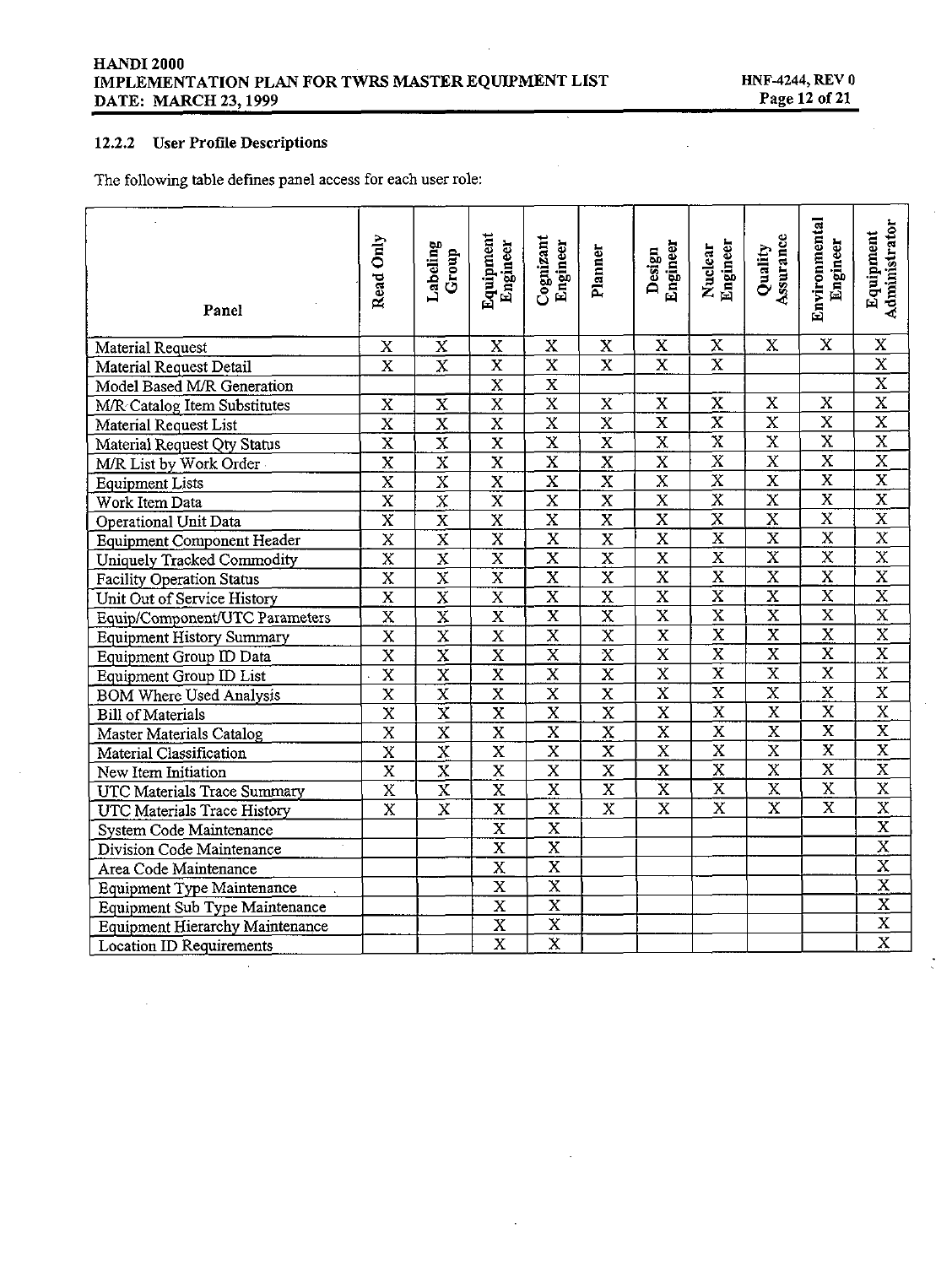#### *13 REFERENCES*

- *Evosevich, Sandra, and Tern M. Lutter, 1998, Software Configuration Management Plan for HANDI 2000 Business Management System, HNF-2583, Rev. 1, Lockheed Martin Services Inc., for Fluor Daniel Hanford, Inc., Richland, Washington.*
- *Kuyper, Thomas, 1998a, Infrastructure Certification Plan for HANDI 2000 Business Management System, HI@ 3347, Rev. O,Lockheed Martin Services Inc., for Fluor Daniel Hanford, Inc., Richland, Washington.*
- *Kuyper, Thomas, 1998b, Operations System Administration Plan for HANDI 2000 Business Management System, HNF-3 182, Lockheed Martin Sewices Inc., for Fluor Daniel Hanford, Inc., Richland, Washington.*
- *Kuyper, Thomas, 1998c, Technical Support Plan for HANDI 2000 Business Management System, HN1-3 181,* Lockheed Martin Services Inc., for Fluor Daniel Hanford, Inc., Richland, Washington.
- *Maiden-Lowe, Christine, 1998, Pa!rol Plan for HANDI 2000 Business Management System, HNF-3440, Rev. O, Lockheed Mardn Services Inc., for Fluor Daniel Hanford, Inc., Richland, Washington.*
- *McKay, Amanda, 1998a, Production Roll Out Plan for HANDI 2000 Business Management System, HNF-2795, Rev. O,Lockheed Martin Services Inc., for Fluor Daniel Hanford, Inc., Richland, Washington.*
- *McKay, Amanda, 1998b, End User Support Plan for HANDI 2000 Business Management System, HNF-27 12, Rev. O,Lockheed Martin Services Inc., for Fluor Daniel Hanford, fnc., Richland, Washington.*
- $Mckay$ , *Amanda, 1998c, Security Administration Plan for HANDI 2000 Business Management System, HNF-2713, Rev. O,Lockheed Martin Semites Inc., for Fluor Daniel Hanford, Inc., Rlchland, Washington.*
- *1998, PassPort Application TWRS Work Flow Analysis Report Consisting of Work Management, Preventive Maintenance, Materials, and Equipment, 19981fNTX-S-1766-0998-a, Rev. 0.0, Indus International, for Lockheed Martin Hanford Company, Ricbland Washington.*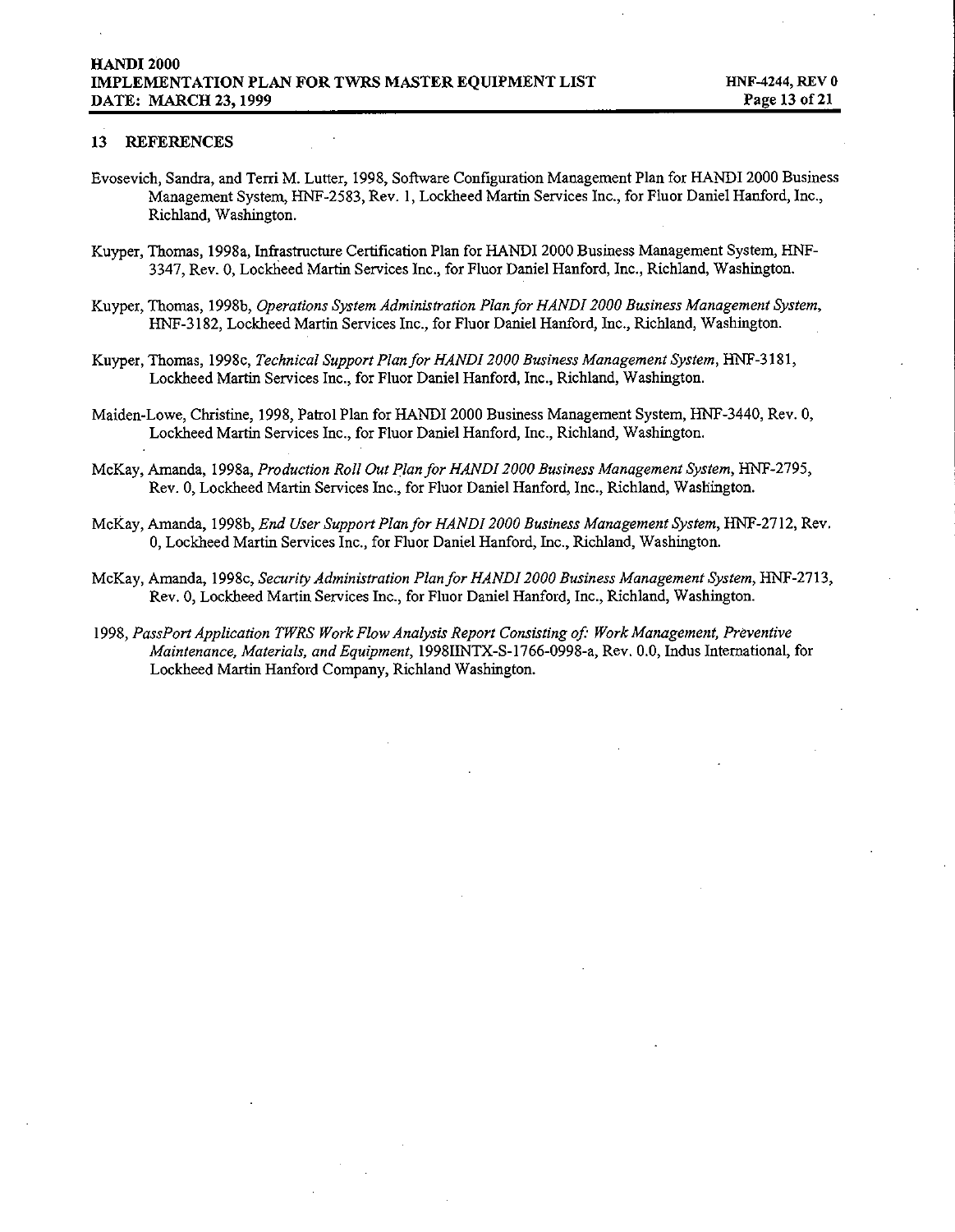## *APPENDIX A – RESOURCE LOADED SCHEDULE*

*The attached resource loaded schedule for HANDI 2000 Work Management, dated March 22, 1999, includes three phases, Ilk implementation plan is applicable to phase one only. Phase one includes Equipment Data installation*  $in$  **PASSPORTM**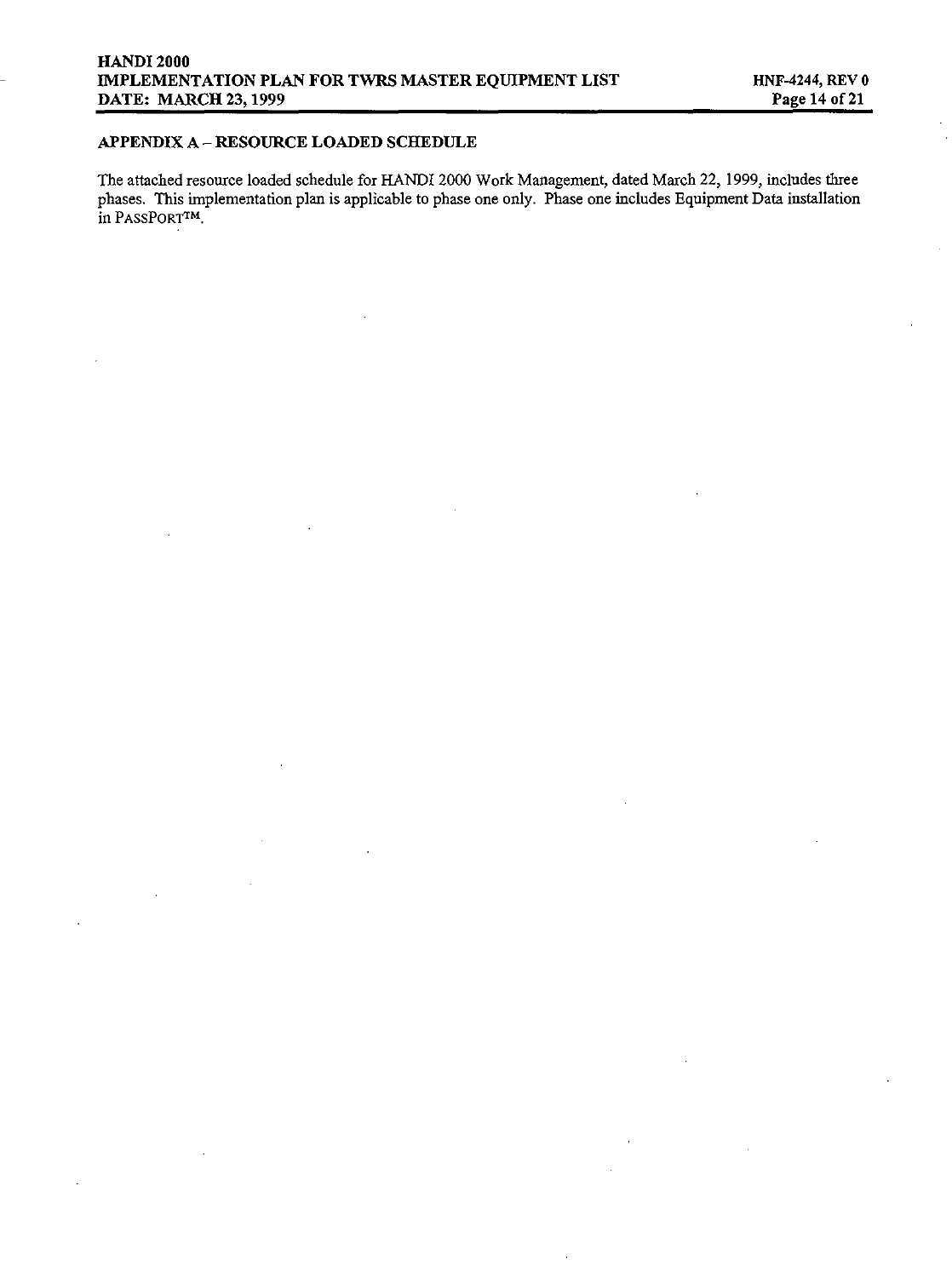| ಸ<br>$\sigma^2$<br>$\frac{5}{2}$<br>Page<br>$\circ$ | 2001<br>2000 |                                                                                |                             |                         | Phase I - TWRS Project Management - LOE |                           |                                      | Phase I - WM BPI Work Flow Analysis Report |                                  |                                  |                                | Phase I - Procedure Impact Analysis | Phase I - Modify & Approve New / Rev Procedures |                               | Phase I - Data Conversion Plan and Schedule |                            |                          |                        | Phase I - Deyelop Test Plan | Phase I - Security Definitions Profile | HANDI 2000                                                                    |
|-----------------------------------------------------|--------------|--------------------------------------------------------------------------------|-----------------------------|-------------------------|-----------------------------------------|---------------------------|--------------------------------------|--------------------------------------------|----------------------------------|----------------------------------|--------------------------------|-------------------------------------|-------------------------------------------------|-------------------------------|---------------------------------------------|----------------------------|--------------------------|------------------------|-----------------------------|----------------------------------------|-------------------------------------------------------------------------------|
| HNF-4244, Rev.                                      | 1999<br>1998 |                                                                                | H                           |                         | N.                                      | hase I - WM BPI Sessions  | Phase I - Disaster Recovery Planning |                                            | . Phase I - Work Process Changes | Phase I - Region Management Plan | Phase I - Organization Changes |                                     |                                                 | Phase I - Data Mapping Scheme |                                             | Phase I - Analyze & Design | Phase I - Data Gathering | Phase   - Data Cleanup |                             |                                        |                                                                               |
| Early                                               | Finish       |                                                                                |                             |                         |                                         |                           | <b>SONOV98</b>                       | 04DEC98                                    |                                  |                                  | 22JAN99                        | 09FEB99                             | 17FEB99                                         | 05MAR99                       | 29MAR99                                     |                            | 05APR99                  | 17MAY99                |                             |                                        |                                                                               |
| Early                                               | Start        |                                                                                | 4,988,450 01 OCT98A 13JUN01 |                         | 266,100 01OCT98A 30SEP99                | 254,263 140CT98A 20NOV98A | 2,453 30NOV98                        | 24,760 30NOV98                             | 224,358 07DEC98 15JAN99          | 3,702 07DEC98* 07DEC98           | 14,926 18JAN99                 | 36,802 25JAN99                      | 14,926 10FEB99                                  | 70,147 18FEB99                | 93,933 08MAR99                              | 25,952 08MAR99 19MAR99     | 14,926 30MAR99           | 175,985 06APR99        | 18,606 18MAY99 24MAY99      | 21,995 25MAY99 01JUN99                 |                                                                               |
| <b>Budgeted</b>                                     | Cost         |                                                                                |                             |                         |                                         |                           |                                      |                                            |                                  |                                  |                                |                                     |                                                 |                               |                                             |                            |                          |                        |                             |                                        | Project Hanford Management Contract<br>HANDI 2000 Work Management             |
|                                                     | 품            |                                                                                | 55                          |                         | $241*$                                  | 3                         | $\ddot{}$                            | ю                                          | ន                                | $\leftarrow$                     | ın,                            | ä,                                  | lo,                                             | ä                             | \$                                          | ş                          | LD.                      | g                      | ıņ,                         | ю                                      |                                                                               |
| Activity                                            | Description  |                                                                                |                             |                         | Phase I - TWRS Project Management - LOE | Phase I - WM BPI Sessions | Phase I - Disaster Recovery Planning | Phase I - WM BPI Work Flow Analysis        | Phase I - Work Process Changes   | Phase I - Region Management Plan | Phase I - Organization Changes | Phase I - Procedure Impact Analysis | Phase I - Modify & Approve New / Rev            | Phase I - Data Mapping Scheme | Phase I - Data Conversion Plan and          | Phase I - Analyze & Design | Phase I - Data Gathering | Phase I - Data Cleanup | Phase I - Develop Test Plan | Phase I - Security Definitions Profile |                                                                               |
|                                                     |              |                                                                                |                             |                         |                                         |                           |                                      |                                            |                                  |                                  |                                |                                     |                                                 |                               |                                             |                            |                          |                        |                             |                                        |                                                                               |
| Funding                                             | Year         |                                                                                |                             |                         | 5                                       | 2                         | 5                                    | 2                                          | 2                                | 5                                | Σ                              | 5                                   | 5                                               | 2                             | Σ                                           | Σ                          | 2                        | 5                      | 2                           | 2                                      | $\begin{array}{c} 000718 \\ 110101 \\ 230098 \\ 270099 \\ 218099 \end{array}$ |
| Activity                                            | $\mathbf{r}$ | lanford Environmental Manageme<br>Tank Waste Remediation System<br>onwiE proud | Subtotal                    | TWRS Management Support | TWRS Management Suppor<br>71016005      | 71016010                  | 71016015                             | 71016020                                   | 71016025                         | 71016030                         | 71016035                       | 71016040                            | 71016045                                        | 71016050                      | 71016055                                    | 71016060                   | 71016065                 | 71016070               | 71016075                    | 71016080                               | Project Start<br>Project Fields<br>Data Data<br>Run Data                      |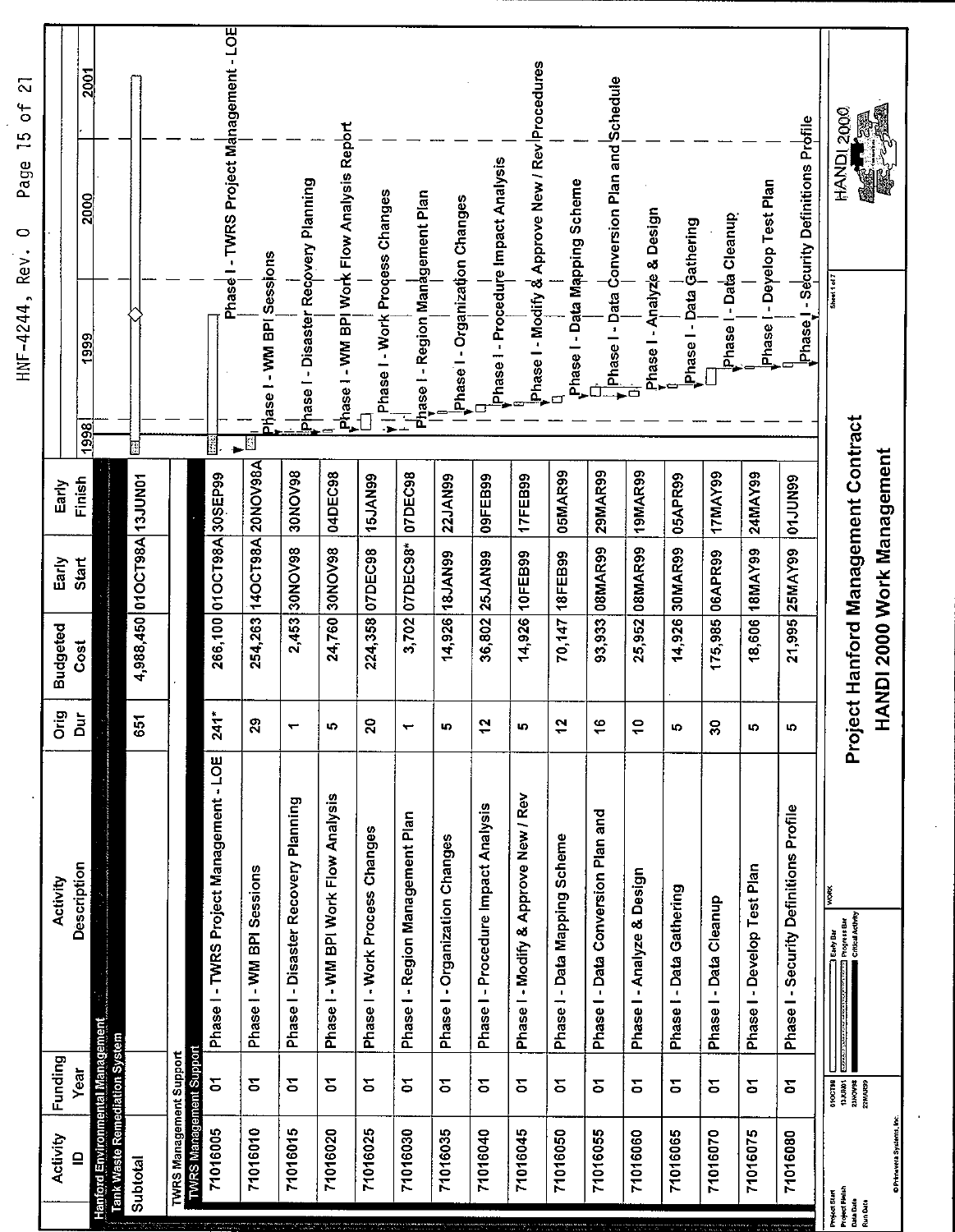*HNF-4244, Rev. O Page 16 of 21*

| Activity | Funding | Activity                                                  | Orig                 | <b>Budgeted</b> | Early           | Early          |              |                                                                                            |      |
|----------|---------|-----------------------------------------------------------|----------------------|-----------------|-----------------|----------------|--------------|--------------------------------------------------------------------------------------------|------|
| ID       | Year    | Description                                               | Dur                  | Cost            | Start           | Finish         | 1998<br>1999 | 2000                                                                                       | 2001 |
| 71016085 | 01      | <b>Phase I - Test Security</b>                            | 1                    |                 | 1.963 02JUN99   | 02JUN99        |              |                                                                                            |      |
| 71016090 | 01      | Phase I - Develop Test Data & Scripts                     | 8                    |                 | 46,353 03JUN99  | <b>14JUN99</b> |              | Phase I - Test Security                                                                    |      |
|          |         |                                                           |                      |                 |                 |                |              | Phase I - Develop Test Data & Scripts                                                      |      |
| 71016095 | 01      | Phase I - Load Manual Data to Production                  | 40                   |                 | 172,144 15JUN99 | <b>11AUG99</b> |              | Phase I- Load Manual Data to Production                                                    |      |
| 71016100 | 01      | Phase I - Load Data To Test                               | 4                    |                 | 7,211 15JUN99   | <b>18JUN99</b> |              | Phase I - Load Data To Test.                                                               |      |
| 71016105 | 01      | Phase I - Implement New Work Processes                    | 5                    |                 | 17,402 21JUN99  | <b>25JUN99</b> |              | Phase I - Implement New Work Processes                                                     |      |
| 71016110 | 01      | Phase I - Load Acceptance Region & Verify                 | 5                    |                 | 2,453 28JUN99   | 02JUL99        |              | Phase I - Load Acceptance Region & Verity                                                  |      |
| 71016115 | 01      | Phase I - Quality Assessment Go No-Go                     | $\mathbf{z}$         |                 | 6,952 07JUL99   | 08JUL99        |              | Phase I - Quality Assessment Go No-Go                                                      |      |
| 71016120 | 01      | Phase I - Issue Procedures                                | 1                    |                 | 388 09JUL99     | <b>09JUL99</b> |              | Phase I - (ssue Procedures                                                                 |      |
| 71016125 | 01      | Phase I - Load Static Data to Production                  | 3                    |                 | 6,188 12AUG99   | 16AUG99        |              | Phase I <sup>I</sup> - Load Static Data to Production                                      |      |
| 71016130 | 01      | Phase I - Load Active Data to Production                  | 1                    |                 | 5,654 17AUG99   | 17AUG99        |              |                                                                                            |      |
| 71016135 | 01      | Phase I - Production Cut-over - Equipment<br>Data         | $\blacktriangleleft$ |                 | 1,653 18AUG99   | 18AUG99        |              | Phase I - Load Active Data to Production<br>Phase I - Production Cut-over - Equipment Data |      |
| 71016140 | 01      | Phase I - Integration Application Testing                 | 24                   |                 | 121,901 19AUG99 | 22SEP99        |              | Phase I - Integration Application Testing                                                  |      |
| 71016145 | 01      | Phase I - Stress Testing                                  | 5                    |                 | 4,906 23SEP99   | 29SEP99        |              | Phase I - Stress Testing                                                                   |      |
| 71016A1M | 01      | Phase I - TWR 6.3.2 Master Equipment List<br>Comple       | $\mathbf 0$          | 0               |                 | 30SEP99*       |              | Phase I - TWR 6.3.2 Master Equipment List Comple                                           |      |
| 71016155 | 02      | Phase I - Integration and Configuration<br>Testing        | 12                   |                 | 85,182 01OCT99  | <b>18OCT99</b> |              | Phase I - Integration and Configuration Testing                                            |      |
| 71016205 | 02      | Phase II - TWRS Project Management                        | 158*                 |                 | 144,462 01OCT99 | 02JUN00        |              | Phase II - TWRS Project Management                                                         |      |
| 71016160 | 02      | Phase I - Performance Tuning                              | 10                   |                 | 5,222 19 OCT99  | 01NOV99        |              | Phase I - Performance Tuning                                                               |      |
| 71016210 | 02      | Phase II - Prepare Road Show (Business<br><b>Changes)</b> | 3                    |                 | 3,438 09NOV99   | <b>11NOV99</b> |              | Phase II - Prepare Road Show (Business Changes)                                            |      |
| 71016215 | 02      | Phase II - Disaster Recovery Planning                     | 5                    |                 | 9,576 09NOV99   | <b>15NOV99</b> |              | Phase II - Disaster Recovery Planning                                                      |      |
| 71016220 | 02      | Phase II - Present Road Show (Business<br>Changes)        | 32                   |                 | 13,212 12NOV99  | <b>18JAN00</b> |              | Phase II - Present Road Show (Business Changes)                                            |      |
| 71016225 | 02      | Phase II - Procedure Impact Analysis                      | 10                   |                 | 45,804 16NOV99  | 06DEC99        |              | Phase II - Procedure Impact Analysis                                                       |      |

 $\sim$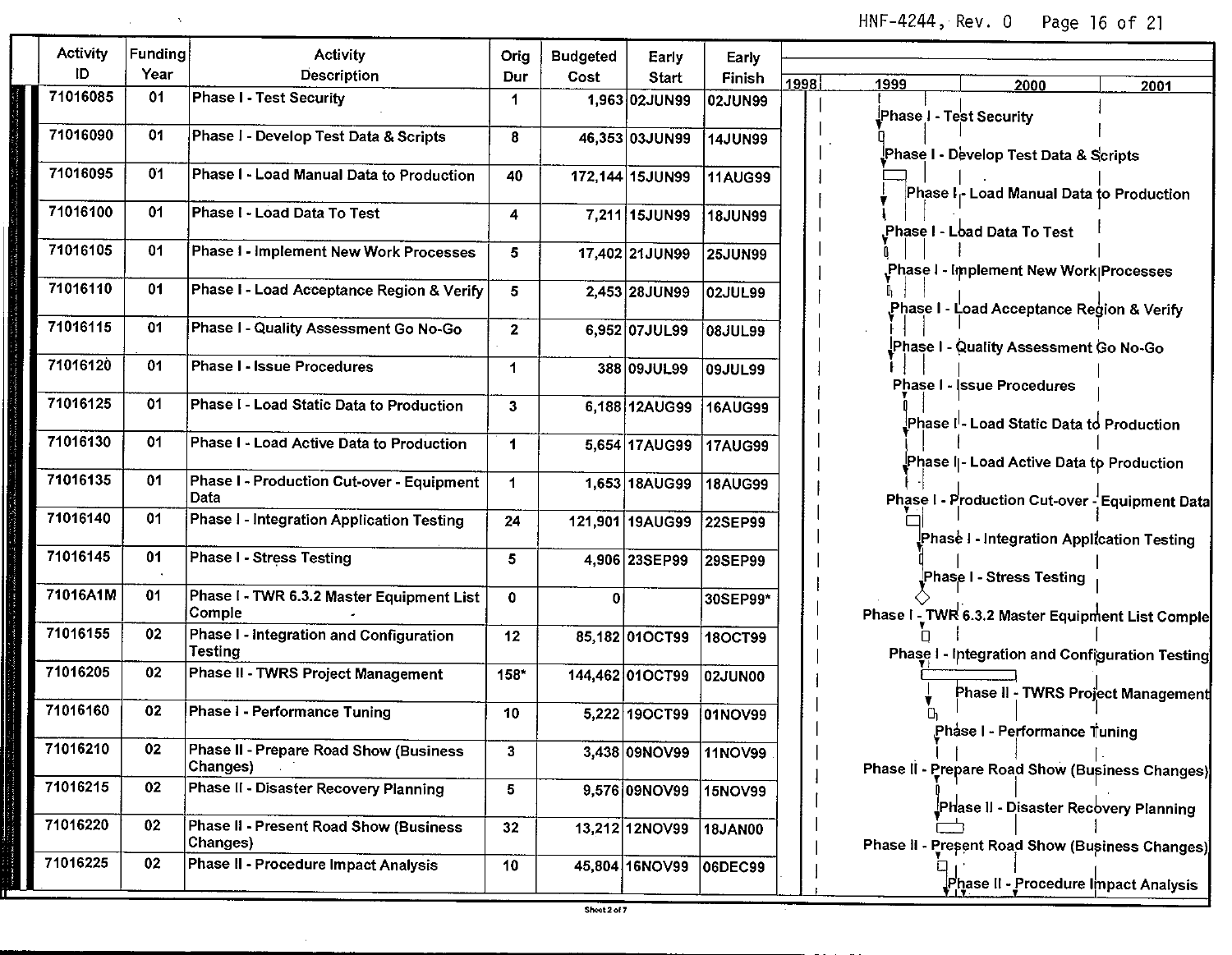| Phase II - Maintain Training Schedule            |                | 3,134 28MAR00 08MAY00  |                 | g                    | Phase II - Maintain Training Schedule                | S       | 71016330 |
|--------------------------------------------------|----------------|------------------------|-----------------|----------------------|------------------------------------------------------|---------|----------|
| Phase II - Passport Patrol Training              |                | 5,982 27MAR00 27MAR00  |                 |                      | Phase II - Passport Patrol Training                  | ឌ       | 71016325 |
| Phase II - Help Desk Training                    |                | 3,745 27MAR00 27MAR00  |                 |                      | Phase II - Help Desk Training                        | ន       | 71016320 |
| Phase II - Implement New Work Processes          |                | 33,860 20MAR00 31MAR00 |                 | å                    | Phase II - Implement New Work Processes              | 8       | 71016315 |
| Phase II - Test & Verify Materials & Courses     |                | 31,558 08MAR00 24MAR00 |                 | 9                    | Phase II - Test & Verify Materials & Courses         | ឌ       | 71016310 |
| Phase II - Load Manual Data to Production        |                | 49,720 06MAR00 17MAR00 |                 | ₽                    | Phase II - Load Manual Data to Production            | S       | 71016305 |
| Phase II - Load Data To Test                     | 03MAR00        | 4,904 29FEB00          |                 | 4                    | Phase II - Load Data To Test                         | S       | 71016300 |
| Phase II - Test Security                         | 28FEB00        | 5,824 24FEB00          |                 | m                    | Phase II - Test Security                             | 8       | 71016295 |
| Phase II - Training Materials                    | 07MAR00        | 64,730 18FEB00         |                 | $\frac{2}{3}$        | Phase II - Training Materials                        | 8       | 71016290 |
| Phase II - Training Schedule                     | 25FEB00        | 4,651 18FEB00          |                 | LO.                  | Phase II - Training Schedule                         | 3       | 71016285 |
| hase II - Develop Test Data & Scripts            | 28FEB00        | 32,611 16FEB00         |                 | œ                    | Phase II - Develop Test Data & Scripts               | S       | 71016280 |
| Phase II - Security Definitions Profile<br>- D   | 23FEB00        | 10,916 16FEB00         |                 | lQ,                  | Phase II - Security Definitions Profile              | 8       | 71016275 |
| Phase II - Program & Unit Test Interfaces        | 15MAR00        | 22,192 16FEB00         |                 | 20                   | Phase II - Program & Unit Test Interfaces            | S       | 71016270 |
| Phase II - Develop Test Plan                     | 15FEB00        | 15,100 09FEB00         |                 | ю                    | Phase II - Develop Test Plan                         | S       | 71016265 |
| Phase II - Custom Training Curriculum            | 17FEB00        | 105,302 21JAN00        |                 | 20                   | Phase II - Custom Training Curriculum                | ຮ       | 71016260 |
| Phase II - Data Cleanup                          | 08FEB00        | 66,447 21 JAN00        |                 | ¢,                   | Phase II - Data Cleanup                              | S       | 71016255 |
| Phase II - Data Gathering                        | 20JAN00        | 15,100 14JAN00         |                 | ıŋ,                  | Phase II - Data Gathering                            | 8       | 71016250 |
| Phase II - Education Plan                        |                | 24,860 07JAN00 13JAN00 |                 | LO,                  | Phase II - Education Plan                            | 3       | 71016245 |
| Phase II - Security Study & Plan TWRS            |                | 5,103 07DEC99 08DEC99  |                 | $\mathbf{\tilde{c}}$ | Phase II - Security Study & Plan TWRS                | ន       | 71016240 |
| Phase II - Modify & Approve New / Rev Procedures | 04JAN00        | 49,720 07DEC99         |                 | å                    | Phase II - Modify & Approve New / Rev.<br>Procedures | ន       | 71016235 |
| Phase II - Reports                               | <b>06JAN00</b> | 116,512 07DEC99        |                 | ä                    | Phase II - Reports                                   | g       | 71016230 |
| 2001<br>2000<br>1999<br>1998                     | Finish         | Start                  | Cost            | ă                    | Description                                          | Year    |          |
|                                                  | Early          | Ěarly                  | <b>Budgeted</b> | δã                   | Activity                                             | Funding | Activity |
|                                                  |                |                        |                 |                      |                                                      |         |          |

 $\cdot$ 

HNF-4244, Rev. 0 Page 17 of 21

Sheet 3 of 7

Ŷ,

 $\gamma$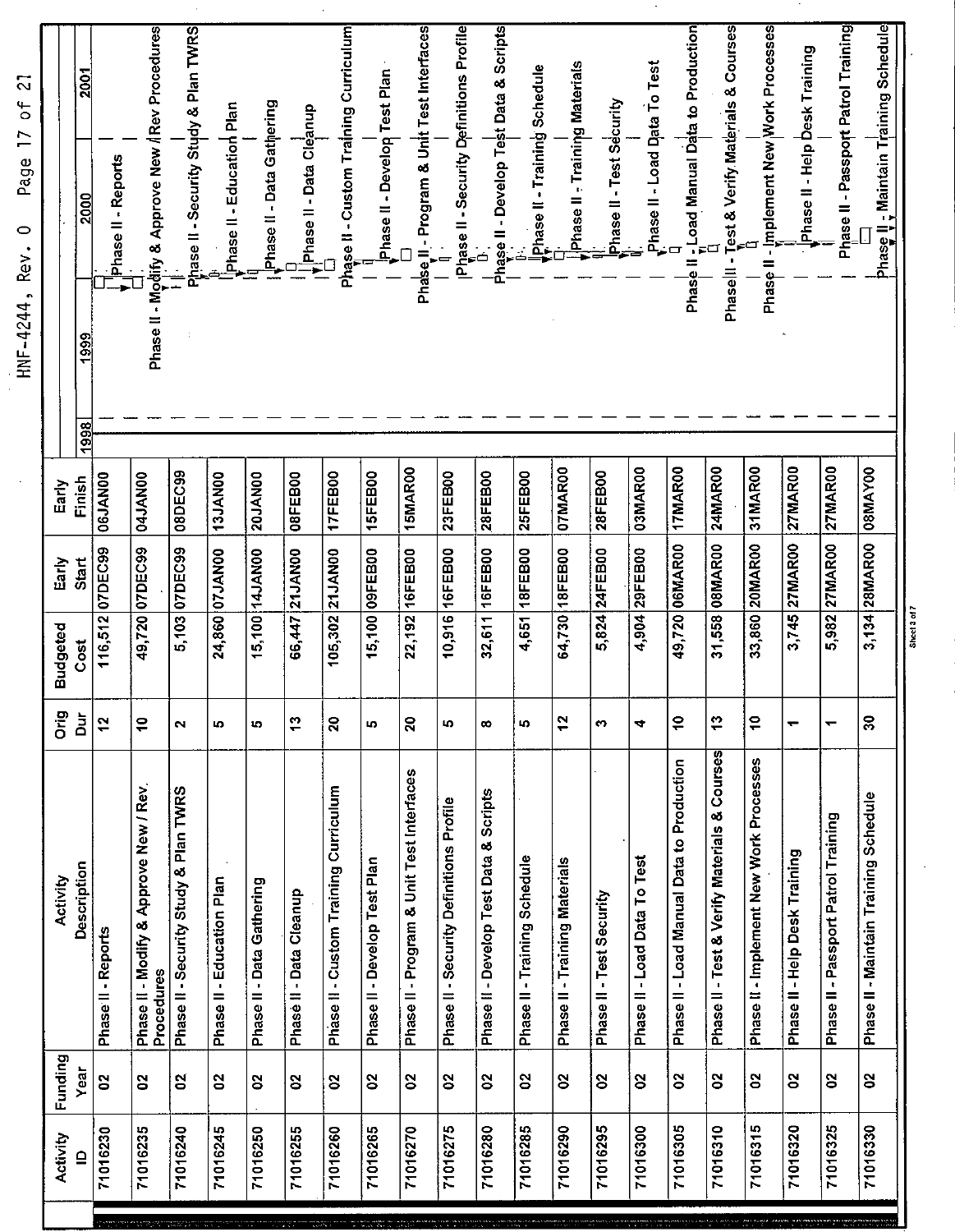*HNF-4244, Rev. O Page 18 of 21*

| Activity | Funding | Activity                                            | Orig                    | <b>Budgeted</b> | Early           | Early          |                                                  |      |
|----------|---------|-----------------------------------------------------|-------------------------|-----------------|-----------------|----------------|--------------------------------------------------|------|
| ID       | Year    | <b>Description</b>                                  | Dur                     | Cost            | Start           | Finish         | 1998<br>1999<br>2000                             | 2001 |
| 71016335 | 02      | Phase II - Passport Training for Users              | 30                      |                 | 27,408 28MAR00  | 08MAY00        | Phase II - Passport Training for Users           |      |
| 71016340 | 02      | Phase II - Correct Process Based On<br>Findings     | $\overline{2}$          |                 | 5,708 03APR00   | 04APR00        | Phase II   Correct Process Based On Findings     |      |
| 71016345 | 02      | Phase II - Quality Assessment Go No-Go              | 8                       |                 | 16,142 03APR00  | 12APR00        | Phase II - Quality Assessment Go No-Go           |      |
| 71016350 | 02      | Phase II - Load Acceptance Region & Verify          | 5                       |                 | 2,611 05APR00   | 11APR00        | Phase II - Load Acceptance Region & Verify       |      |
| 71016355 | 02      | Phase II - Stress Testing                           | 5                       |                 | 5,222 05APR00   | 11APR00        | Phase II - Stress Testing                        |      |
| 71016360 | 02      | Phase II - Issue Procedures                         | $\overline{\mathbf{2}}$ |                 | 77213APR00      | 14APR00        | Phase II - Issue Procedures                      |      |
| 71016365 | 02      | Phase II - Load Active Data to Production           | 1                       |                 | 4,466 13APR00   | <b>13APR00</b> | Phase II - Load Active Data to Production        |      |
| 71016370 | 02      | Phase II - Load Static Data to Production           | $\mathbf{3}$            |                 | 6,496 13APR00   | 17APR00        | Phase II - Load Static Data to Production        |      |
| 71016375 | 02      | Phase II - Production Cut-over                      | 1                       |                 | 1.730 18APR00   | <b>18APR00</b> | Phase II - Production Cut-over                   |      |
| 71016380 | 02      | <b>Phase II - Operations</b>                        | 16                      |                 | 174,503 09MAY00 | 31MAY00        | Phase II - Operations                            |      |
| 71016385 | 02      | Phase II - Ad Hoc Report Training                   | $\cdot$ 3               |                 | 8,275 09MAY00   | 11MAY00        | Phase II - Ad Hoc Report Training                |      |
| 71016390 | 02      | <b>Phase II - Operation Assessment</b>              | $\mathbf 2$             |                 | 9,439 01JUN00   | 02JUN00        | <b>Phase II - Operation Assessment</b>           |      |
| 71016505 | 02      | Phase III - TWRS Project Management<br>FY-00        | $82*$                   |                 | 59.145 05JUN00  | 29SEP00        | Phase III - TWRS Project Management FY-00        |      |
| 71016510 | 02      | Phase III - WM BPI Training                         | 12                      |                 | 87,220 12JUN00  | 27JUN00        | Phase III - WM BPI Training                      |      |
| 71016515 | 02      | Phase III - WM BPI Sessions                         | 35                      |                 | 277,465 28JUN00 | <b>17AUG00</b> | Phase III - WM BPI Sessions                      |      |
| 71016520 | 02      | Phase III - WM BPI Work Flow Analysis<br>Report     | 15                      |                 | 73,200 04AUG00  | <b>24AUG00</b> | Phase III - WM BPI Work Flow Analysis Report     |      |
| 71016525 | 02      | Phase III - Work Process Changes                    | 9                       |                 | 80,423 18AUG00  | 30AUG00        | <b>Phase III - Work Process Changes</b>          |      |
| 71016530 | 02      | Phase III - Region Management Plan                  | $\mathbf{1}$            |                 | 3,745 25AUG00   | 25AUG00        | Phase III - Region Management Plan               |      |
| 71016560 | 02      | Phase III - Prepare Road Show (Business<br>Changes) | 3                       |                 | 3,438 15SEP00   | 19SEP00        | Phase III - Prepare Road Show (Business Changes) |      |
| 71016535 | 03      | Phase III - Backup and Recovery Plan                | 3                       |                 | 18,276 02OCT00  | 04OCT00        | Phase III - Backup and Recovery Plan             |      |
| 71016540 | 03      | Phase III - Procedure Impact Analysis               | 10                      |                 | 45,804 02OCT00  | 130CT00        | Phase III - Procedure Impact Analysis            |      |

Ŧ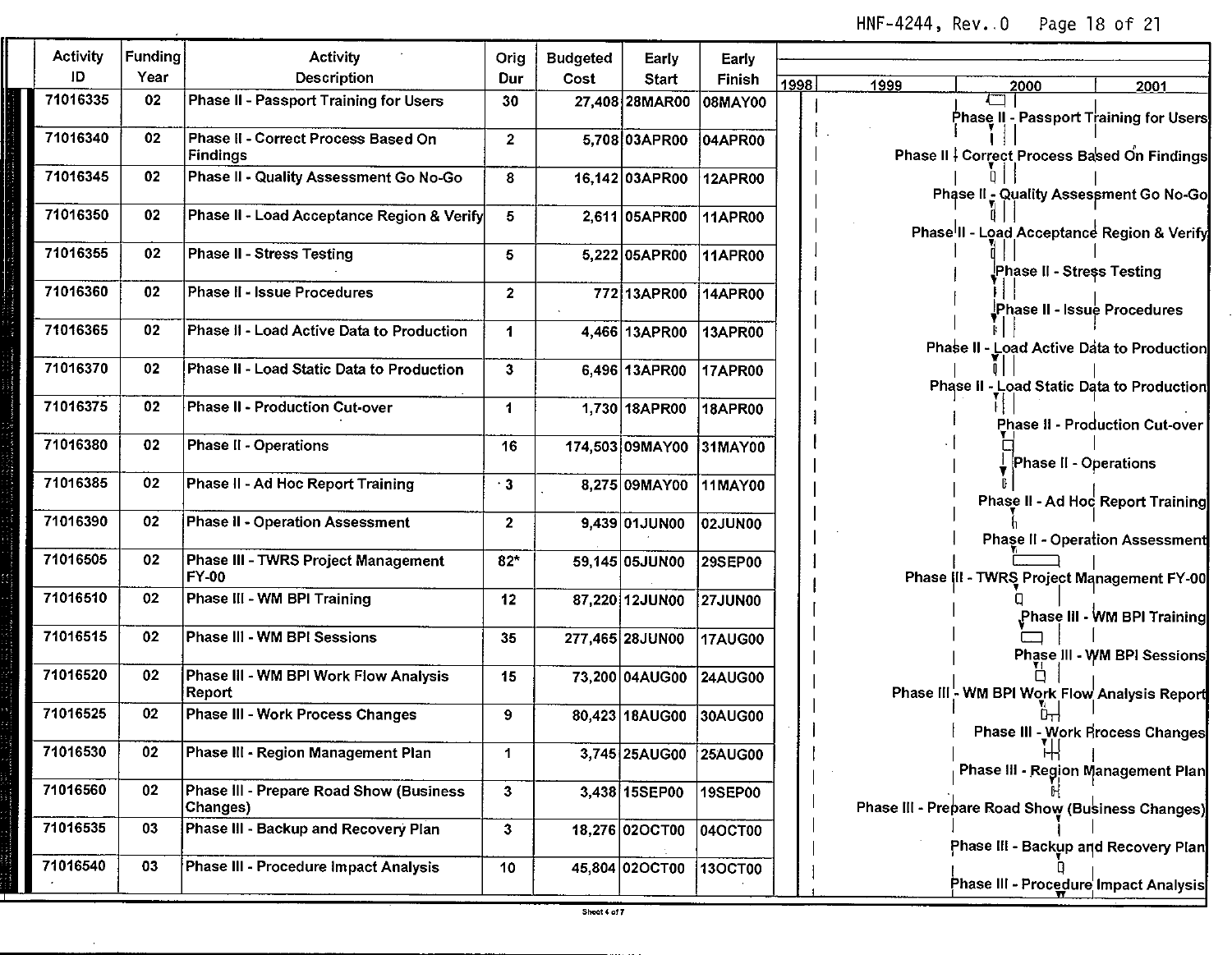**HNF-4244, Rev. O Page 19 of 21**

| Activity | Funding | Activity                                            | Orig | <b>Budgeted</b> | Early           | Early          |      |                                                  |
|----------|---------|-----------------------------------------------------|------|-----------------|-----------------|----------------|------|--------------------------------------------------|
| ID       | Year    | Description                                         | Dur  | Cost            | <b>Start</b>    | Finish         | 1998 | 1999<br>2000<br>2001                             |
| 71016575 | 03      | Phase III - Present Road Show (Business<br>Changes) | 40   |                 | 16,516 02OCT00  | 01DEC00        |      | Phase III - Present Road Show (Business Changes) |
| 71016600 | 03      | Phase III - TWRS Project Management<br>FY-01        | 170* |                 | 153,118 02OCT00 | 13JUN01        |      | Phase III - TWRS Project Management FY-01        |
| 71016545 | 03      | Phase III - Education Plan                          | 5    |                 | 24.860 05OCT00  | 110CT00        |      | Phase III - Education Plan                       |
| 71016550 | 03      | Phase III - Data Conversion Plan and<br>Schedule    | 10   |                 | 45,969 12OCT00  | 250CT00        |      | Phase III Data Conversion Plan and Schedule      |
| 71016555 | 03      | Phase III - Train the Trainers                      | 10   |                 | 60,064 12OCT00  | 25OCT00        |      | Phase III - Train the Trainers                   |
| 71016565 | 03      | Phase III - Modify & Approve New / Rev<br>Procedure | 15   |                 | 74,581 16OCT00  | 03NOV00        |      | Phase III - Modify & Approve New / Rev Procedure |
| 71016570 | 03      | Phase III - Security Study & Plan TWRS              | 3    |                 | 8,264 16OCT00   | 18OCT00        |      | Phase III - Security Study & Plan TWRS           |
| 71016580 | 03      | Phase III - Disaster Recovery Planning              | 5    |                 | 11,019 26OCT00  | 01NOV00        |      | Phase III - Disaster Recovery Planning           |
| 71016585 | 03      | Phase III - Analyze & Design                        | 10   |                 | 25,962 26OCT00  | <b>08NOV00</b> |      | Phase III - Analyze & Design                     |
| 71016590 | 03      | Phase III - Custom Training Curriculum              | 20   |                 | 78,648 26OCT00  | 29NOV00        |      | Phase III - Custom Training Curriculum           |
| 71016595 | 03      | Phase III - Data Gathering                          | 20   |                 | 46,315 02NOV00  | 06DEC00        |      | Phase III - Data Gathering                       |
| 71016605 | 03      | Phase III - Data Mapping Scheme                     | 3    |                 | 11,587 16NOV00  | 27NOV00        |      | Phase III - Data Mapping Scheme                  |
| 71016610 | 03      | Phase III - Setup & Create Conversion<br>Programs   | 6    |                 | 25,254 16NOV00  | 30NOV00        |      | Phase III - Setup & Create Conversion Programs   |
| 71016615 | 03      | Phase III - Training Materials                      | 12   |                 | 42,065 30NOV00  | 15DEC00        |      | Phase III - Training Materials                   |
| 71016620 | 03      | <b>Phase III - Tailor Conversion Programs</b>       | 3    |                 | 8,711 01DEC00   | 05DEC00        |      | Phase III - Tailor Conversion Programs           |
| 71016625 | 03      | <b>Phase III - Organization Changes</b>             | 10   |                 | 41,352 07DEC00  | 20DEC00        |      | Phase III - Organization Changes                 |
| 71016630 | 03      | Phase III - Develop Training Schedule               | 5    |                 | 4.651 18DEC00   | <b>22DEC00</b> |      | Phase III - Develop Training Schedule            |
| 71016635 | 03      | Phase III - Test & Verify Materials &<br>Courses    | 14   |                 | 34,455 18DEC00  | 12JAN01        |      | Phase III - Test & Verify Materials & Courses    |
| 71016640 | 03      | Phase III - Develop Test Plan                       | 5    |                 | 11,494 21DEC00  | 04JAN01        |      | Phase III - Develop Test Plan                    |
| 71016645 | 03      | Phase III - Reports                                 | 24   |                 | 121,609 05JAN01 | 07FEB01        |      | Phase III - Reports                              |
| 71016650 | 03      | Phase III - Program & Unit Test Interfaces          | 20   |                 | 22,192 05JAN01  | 01FEB01        |      | Phase III - Program & Unit Test Interfaces       |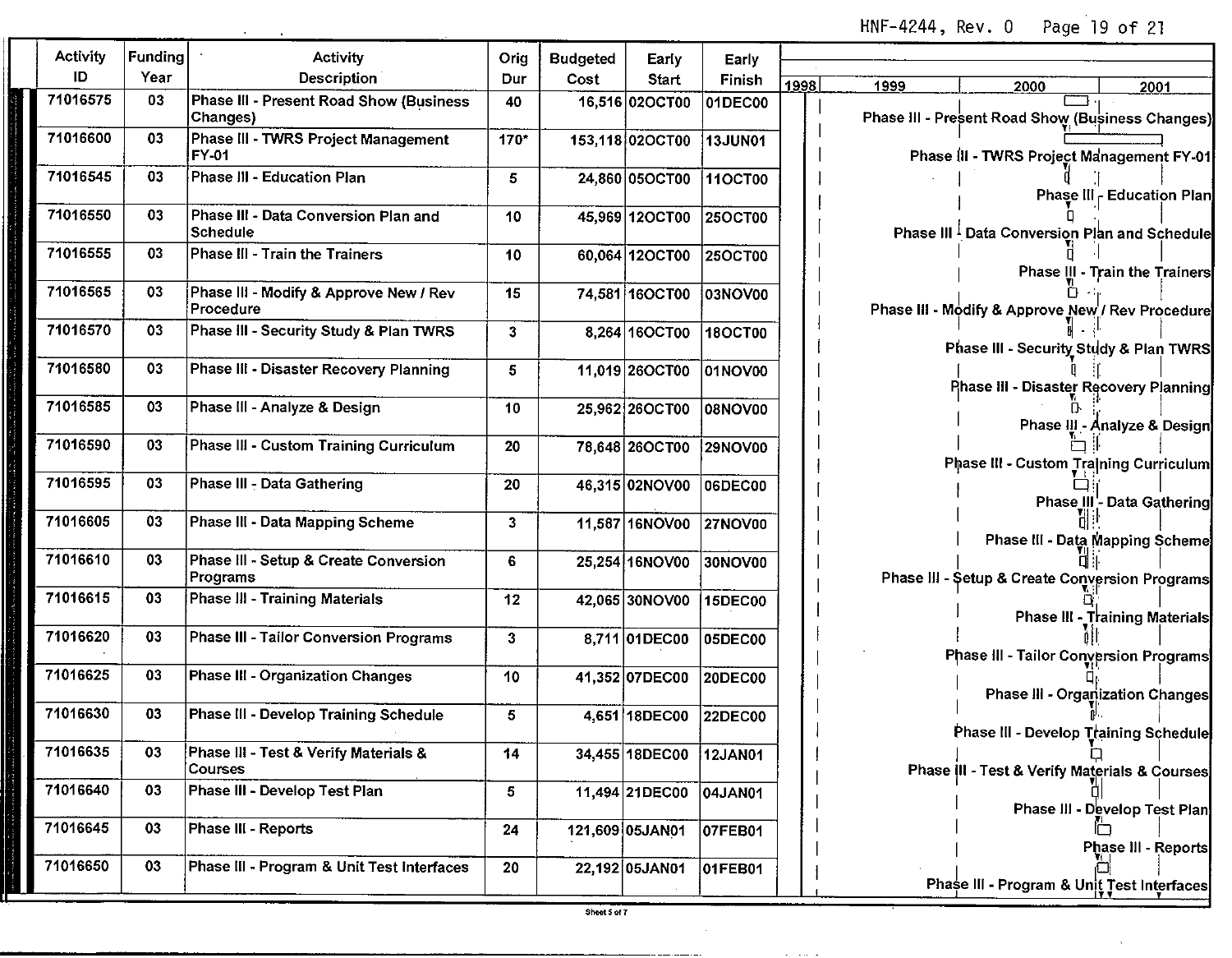**HNF-4244, Rev. O Page 20 of 21**

| Activity | Funding | Activity                                                | Orig           | <b>Budgeted</b> | Early                  | Early          |      |      |                                                          |                                 |
|----------|---------|---------------------------------------------------------|----------------|-----------------|------------------------|----------------|------|------|----------------------------------------------------------|---------------------------------|
| ID       | Year    | Description                                             | Dur            | Cost            | Start                  | Finish         | 1998 | 1999 | 2000                                                     | 2001                            |
| 71016655 | 03      | Phase III - Maintain Training Schedule                  | 50             |                 | 5.224 15JAN01          | 26MAR01        |      |      | Phase III - Maintain Training Schedule                   |                                 |
| 71016660 | 03      | Phase III - Help Desk Training                          | $\mathbf{2}$   |                 | 7.491 15JAN01          | 16JAN01        |      |      |                                                          | Phase III - Help Desk Training  |
| 71016665 | 03      | <b>Phase III - Passport Training for Users</b>          | 50             |                 | 68,520 15JAN01         | 26MAR01        |      |      | Phase III - Passport Training for Users                  |                                 |
| 71016670 | 03      | Phase III - Data Cleanup                                | 10             |                 | 41,211 08FEB01         | 22FEB01        |      |      |                                                          | Phase III - Data Cleanup        |
| 71016675 | 03      | Phase III - Develop Test Data & Scripts                 | 8              |                 | 30,239 08FEB01         | 20FEB01        |      |      | Phase III - Develop Test Data & Scripts                  |                                 |
| 71016680 | 03      | Phase III - Load Manual Data to Production              | 10             |                 | 36,940 23FEB01         | 08MAR01        |      |      | Phase III - Load Manual Data to Production               |                                 |
| 71016685 | 03      | Phase III - Integration Application Testing             | 12             |                 | 45.044 23FEB01         | 12MAR01        |      |      | Phase III - Integration Application Testing              |                                 |
| 71016690 | 03      | <b>Phase III - Security Definitions Profile</b>         | 5              |                 | 13,612 27MAR01         | 02APR01        |      |      | Phase III - Security Definitions Profile                 |                                 |
| 71016695 | 03      | <b>Phase III - Test Security</b>                        | 3              |                 | 7,988 03APR01          | 05APR01        |      |      |                                                          | Phase III - Test Security       |
| 71016700 | 03      | Phase III - Load Data To Test                           | 4              |                 | 4.904 03APR01          | 06APR01        |      |      |                                                          | Phase III - Load Data To Test   |
| 71016705 | 03      | Phase III - Implement New Work Processes                | 10             |                 | 33.860 09APR01         | 20APR01        |      |      | Phase III - Implement New Work Processes                 |                                 |
| 71016710 | 03      | Phase III - Integration and Configuration<br>Testin     | 3              |                 | 13,257 23APR01         | 25APR01        |      |      | Phase III Integration and Configuration Testin           |                                 |
| 71016715 | 03      | Phase III - Load Static Data to Production              | 3              |                 | 6,496 26APR01          | 30APR01        |      |      | Phase III - Load Static Data to Production               |                                 |
| 71016720 | 03      | Phase III - Correct Process Based On<br><b>Findings</b> | $\overline{2}$ |                 | 5,708 01MAY01          | 02MAY01        |      |      | Phase III <sup>1</sup> Correct Process Based On Findings |                                 |
| 71016725 | 03      | Phase III - Load Active Data to Production              | 1              |                 | 5,023 01MAY01 01MAY01  |                |      |      | Phase III - Load Active Data to Production               |                                 |
| 71016730 | 03      | Phase III - Performance Tuning                          | 10             |                 | 5,222 03MAY01 16MAY01  |                |      |      |                                                          | Phase III - Performance Tuning  |
| 71016735 | 03      | Phase III - Load Acceptance Region &<br>Verify          | 5              |                 | 2,611 03MAY01          | 09MAY01        |      |      | Phase III - Load Acceptance Region & Verify              |                                 |
| 71016740 | 03      | <b>Phase III - Stress Testing</b>                       | 5              |                 | 5,222 03MAY01 09MAY01  |                |      |      |                                                          | Phase III - Stress Testing      |
| 71016745 | 03      | Phase III - Quality Assessment Go No-Go                 | 8              |                 | 30,521 03MAY01 14MAY01 |                |      |      | Phase III - Quality Assessment Go No-Go                  |                                 |
| 71016750 | 03      | Phase III - Passport Patrol Training                    | 5              |                 | 14,484 03MAY01         | 09MAY01        |      |      | Phase III - Passport Patrol Training                     |                                 |
| 71016755 | 03      | Phase III - Production Cut-over                         | 1              |                 | 1,730 15MAY01          | <b>15MAY01</b> |      |      |                                                          | Phase III - Production Cut-over |

**Service** 

 $\epsilon$